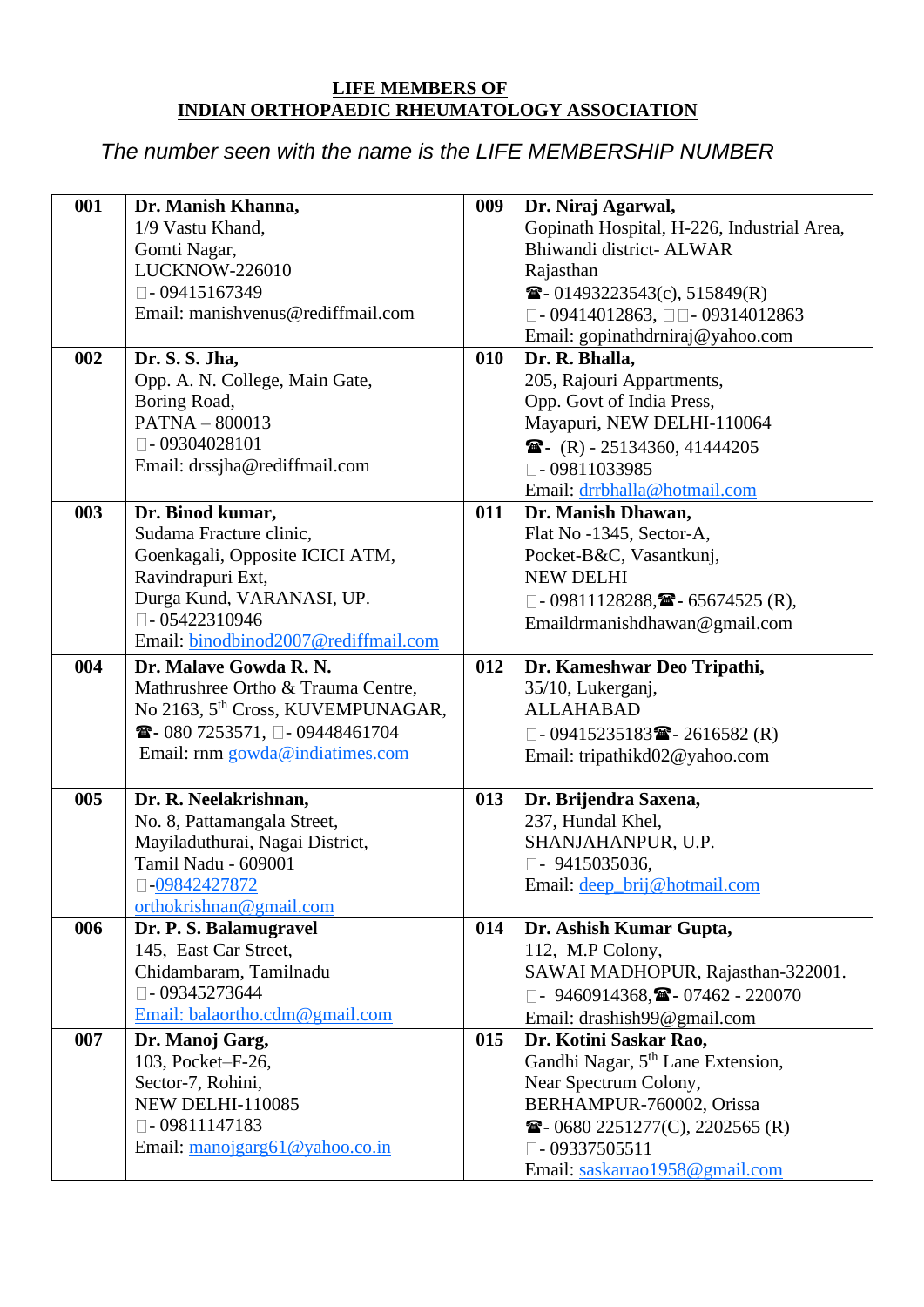| 008 | Dr. Rajesh Sharma,                    | 016   Dr. Mahendra Suresh Kudchadkar, |
|-----|---------------------------------------|---------------------------------------|
|     | Narmada Trauma Centre,                | 502, Shantida, La Campala, Miramer,   |
|     | $E\frac{3}{23}$ , Arera Colony,       | PANAJI, Goa - 403001.                 |
|     | BHOPAL, M. P.                         | $\Box$ -09822101506                   |
|     | $\square$ - 09425009779, 0755 2422255 | Email: ortho67@gmail.com              |
|     | Email: drrajeshbpl@yahoo.com          |                                       |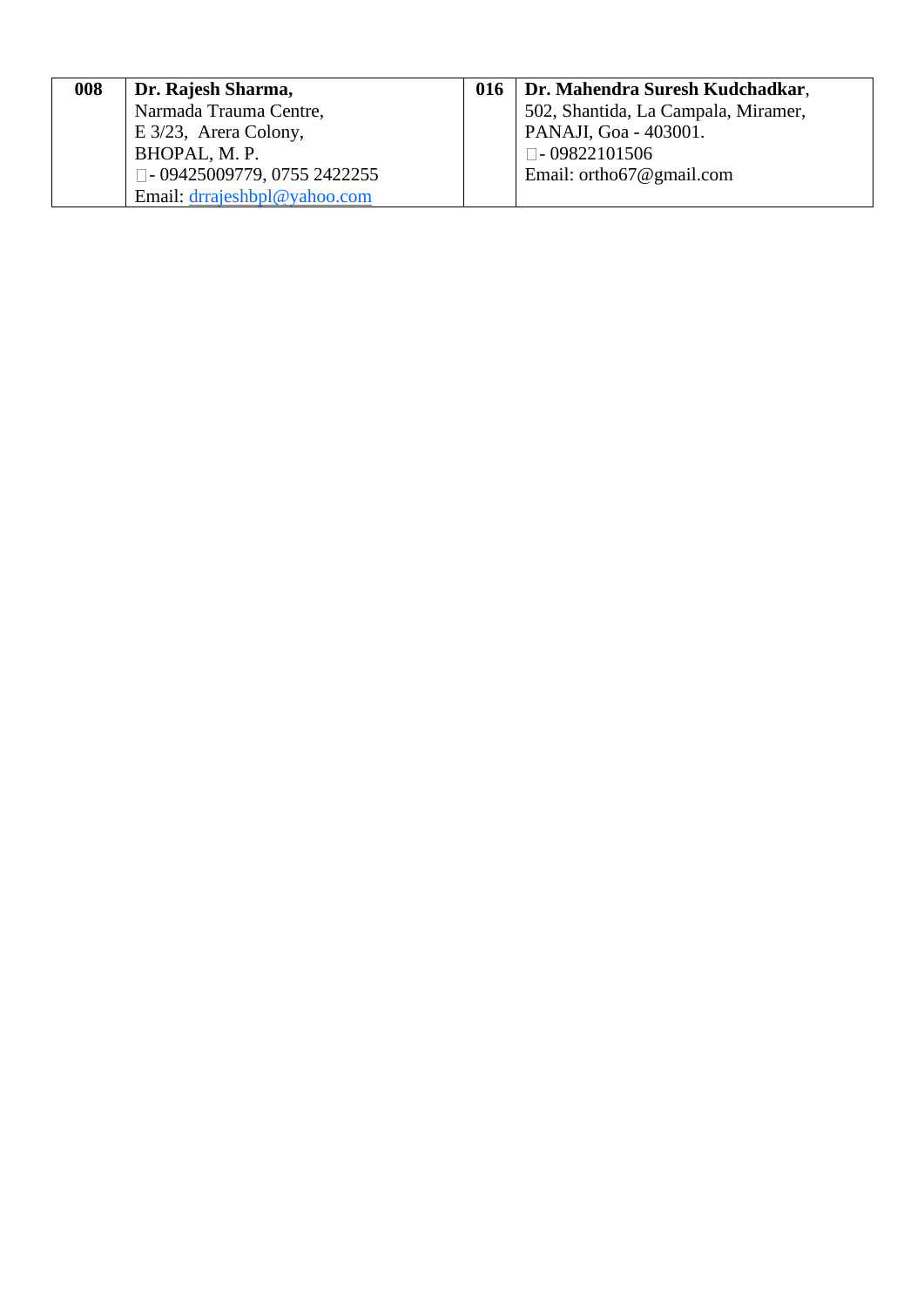| 017 | Dr. Goyal Satish Rameshwar,                           | 025 | Dr. J. D. P. Sinha,                                               |
|-----|-------------------------------------------------------|-----|-------------------------------------------------------------------|
|     | Goyal Hospital, Devalgaon Road,                       |     | Janakdulari hospital,                                             |
|     | JALNA - 431203, Maharashtra                           |     | Hanuman Nagar,                                                    |
|     | $\Box$ -09422217363                                   |     | Kankar Bagh,                                                      |
|     | Email: dr_satishg@hotmail.com                         |     | <b>PATNA</b>                                                      |
| 018 | Dr. Shantanu Lahkar,                                  | 026 | Dr. Ajay Kumar,                                                   |
|     | Archana Trauma & Orthopaedics Hospital                |     | C/o. Sh. S. K. Sinha,                                             |
|     | & Research Centre,                                    |     | Road No. 7,                                                       |
|     | Paltan Bazar, DIBRUGARH-786005                        |     | Near Krishna Sahi House,                                          |
|     | <sup>2</sup> 30373 2302099/100, R - 2300603           |     | Rajendra Nagar,                                                   |
|     | $\square$ - 09435031036                               |     | PATNA-16                                                          |
|     | Email: maildrslahkar_ortho@yahoo.co.in                |     | $\bullet$ - 0612-2301739 (C)                                      |
|     | Website: www.archanahospital.org                      |     | $\Box$ - 09334270700, 09334125954                                 |
| 019 | Dr. Ranjeet Ghosh,                                    | 027 | DECEASED DrNavnendra Mathur,                                      |
|     | O-6, Ashiana Nagar,                                   |     | A-28/2, Ugampath, Banipark,                                       |
|     | Phase-I, PATNA-25                                     |     | <b>JAIPUR</b>                                                     |
|     | $\bullet$ - 0612-2587157(R)                           |     | $\Box$ - 09414072121, $\blacksquare$ - 0141 2205474 (R)           |
|     |                                                       |     | Email: nawnendra@hotmail.com                                      |
| 020 | Dr. Satendra Kumar Sinha,                             | 028 | Dr. Chandra Kant Ameta,                                           |
|     | J-3, P.C Colony,                                      |     | 424, Sector -6,                                                   |
|     | Kankarbagh,                                           |     | Hiranmagari, UDAIPUR,                                             |
|     | <b>PATNA</b>                                          |     | RAJASTHAN - 313002                                                |
|     | $\mathbf{\widehat{a}}$ - 0612-2354694 (C), 2360363(R) |     | $\mathbf{\widehat{a}}$ - 0294 2463382 (C), 2463382 (R)            |
|     | $\Box$ - 09431647400                                  |     | $\square$ - 09414157382,                                          |
|     |                                                       |     | Email: ckameta@gmail.com                                          |
|     |                                                       |     |                                                                   |
| 021 | Dr. Anil Kumar,                                       | 029 | Dr. Gyaneshwar Tonk,                                              |
|     | Orthopaedic Surgeon,                                  |     | R-18, Medical college Campus,                                     |
|     | Ram Ratan Hospital, Rampur Road,                      |     |                                                                   |
|     | PATNA-06                                              |     | LLRM Medical College, MEERUT<br>$\Box$ - 09897600445              |
|     | $\bullet$ - 0612-2686256 (C), 0612-2351456(R)         |     |                                                                   |
|     | $\Box$ -9334127978(M)                                 |     | gyaneshwartonk@yahoo.com,                                         |
|     |                                                       |     | gyaneshwartonk@gmail.com                                          |
| 022 | Dr. Sunil Kumar Mallik,                               | 030 | Dr. N. Srinivasan,                                                |
|     | 201, Saraswati Niwas, Road No. 12,                    |     | 18-90, Saisrinivasa Apartments,                                   |
|     | RAJENDRA NAGAR, PATNA-16                              |     | Flat 103, Sri Ram Nagar, Venkatapuram,                            |
|     | <b>图雷-</b> 0612-2687062(C), 0612-2665374              |     | ALWAL, SECUNDERABAD -15 A.P.                                      |
|     | (R)<br>$\square$ - 09431821888                        |     | $\Box$ - 09440051885<br>Email: nsvasan9@hotmail.com               |
|     |                                                       |     |                                                                   |
| 023 | Dr. Qamrul Hoda,                                      | 031 | Dr. Aditya Kumar,                                                 |
|     | H.No.17, Shanti Kunj Road,                            |     | C-2/49, Vikas Khand, GomtiNagar,                                  |
|     | Haroon Nagar-II, Phulwari Sharif,                     |     | <b>LUCKNOW - 226010</b>                                           |
|     | PATNA-801505                                          |     | $\Box$ - 09452273142                                              |
|     | $\square$ - 09431020645                               |     | Email: adityakgmu@rediffmail.com                                  |
| 024 | Dr. Vinod Kumar Thakur,                               | 032 | Dr. J. Sharma,                                                    |
|     | B-103, Do Minar Apartment,                            |     | M. R. Hospital & Orthopaedic centre,                              |
|     | Road No. 10B, Rajendra Nagar,                         |     | C 1/3, Rama Park, Main Najafgarh road,                            |
|     | PATNA-16                                              |     | Near Dwarka Mor Metro Station,                                    |
|     | $\bullet$ - 0612-2672258 (C), 0612-2687125(R)         |     | Opp. Pillar No 772, NEW DELHI - 59                                |
|     | $\square$ - 09431041154                               |     | $\Box$ - 09811183485<br>$\mathbf{R}$ - (O) 25351008, (R) 25357132 |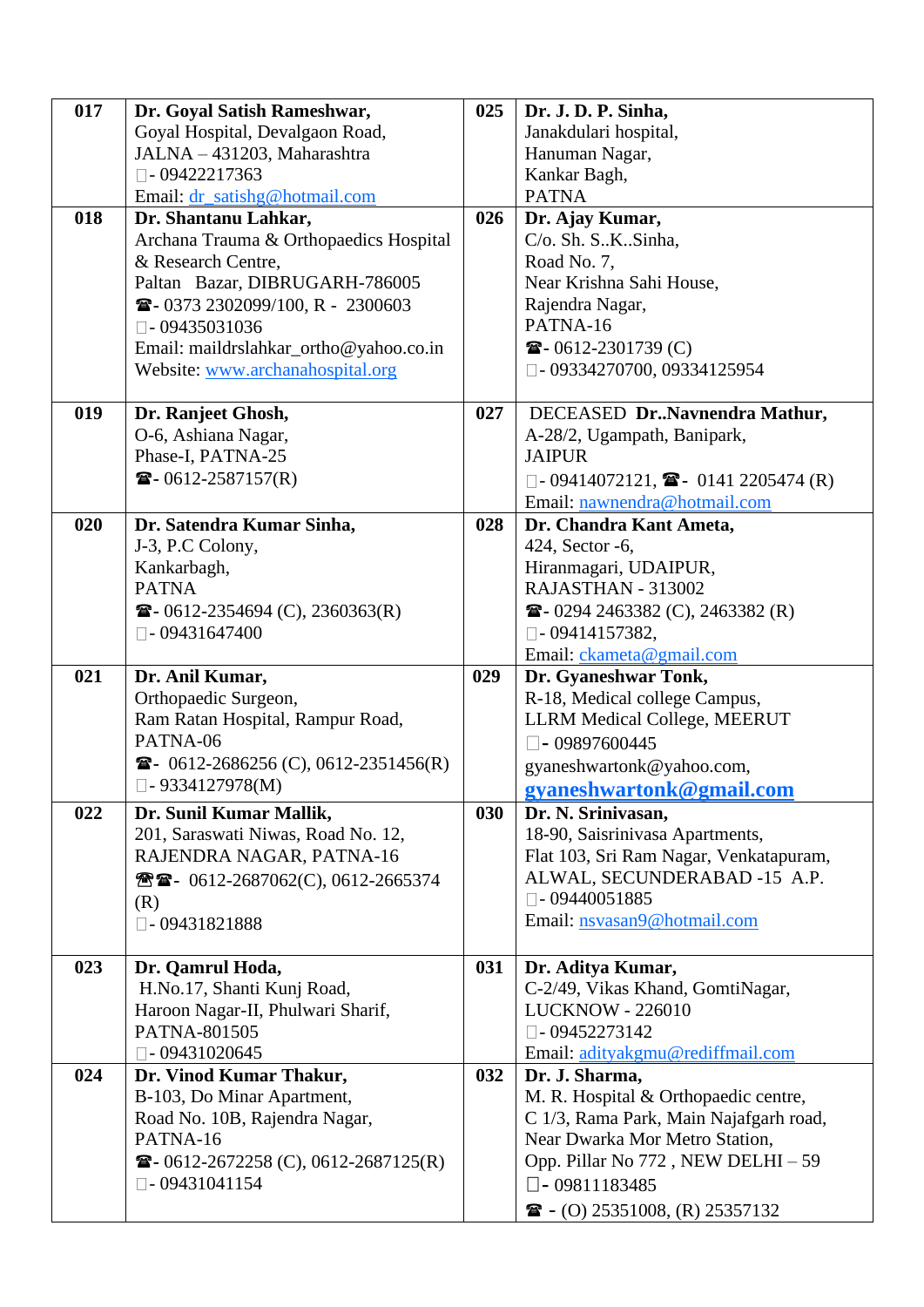| 033 | Dr. Mahendra Singh Chhabra,                                | 041 | Dr. Dinesh Chandra,                                           |
|-----|------------------------------------------------------------|-----|---------------------------------------------------------------|
|     | 486, Sector M, Aashiana Colony,                            |     | 241/1, Brampuri,                                              |
|     | Kanpur Road, LUCKNOW - 226012                              |     | MUZAFFARNAGAR,                                                |
|     | $\bullet$ - 0522 3247552 (C), $\Box$ - 09335908219         |     | <b>Uttar Pradesh</b>                                          |
|     | Email: dr_mahendrachhabra@yahoo.co.in                      |     | □-09412212545, 9837202847                                     |
|     |                                                            |     | $\mathbf{2}$ -0131 2441180                                    |
|     |                                                            |     | Email:dinesh02_sharma@yahoo.com                               |
| 034 | Dr. Sanjeev Awasthi,                                       | 042 | Dr. Ashok Kr Gupta,                                           |
|     | 9/319, Vikas Nagar,                                        |     | Bhagwati Upchaar Kandear,                                     |
|     | <b>LUCKNOW - 226022</b>                                    |     | J-83, Patel Nager,                                            |
|     | $\bullet$ - 2327192 (C), 2333729 (R)                       |     | GHAZIABAD, U.P.                                               |
|     | $\Box$ - 09919192555,                                      |     | $\bullet$ - 0120 2720429 (R), 2724137 (C)                     |
|     | Email: awasthisanjeev@hotmail.com                          |     | $\Box$ - 09811012775                                          |
|     |                                                            |     | Email: gupta.drashok@yahoo.in                                 |
| 035 | Dr. Surgeon Gyanesh P,                                     | 043 | Dr. Praveen Modi,                                             |
|     | Bhargava, Kala Bhawan,                                     |     | Dr. Modi clinic, Oppvijaya Bank,                              |
|     | 6 Newul Kishore Road, Hazrat Gunj,                         |     | MODINAGER, UTTAR PRADESH                                      |
|     | <b>LUCKNOW</b>                                             |     | $\square$ - 09837003064,7906314035                            |
|     | $\mathbf{R}$ - (C) 2287456, (R) 2202857                    |     | $\mathbf{\widehat{m}}$ - 01232 (C) 244356, (R) 244628         |
|     | $\Box$ - 09450357788                                       |     | Email: drpraveenmodi@gmail.com                                |
|     | Email: gp_bhargava @hotmail.com                            |     |                                                               |
| 036 | Dr. Madhu Chandra. R,                                      | 044 | Dr. Ajay Pant,                                                |
|     | C/o. N. B. Navalgund, H No 3376/B,                         |     | A-85, Gandhi nagar,                                           |
|     | Sideshwar Nagar, Unkalcross,                               |     | $MORADABAD - 244001$ , U.P.                                   |
|     | HUBLI 580031, Karnataka                                    |     | $\Box$ -09897147983                                           |
|     | $\Box$ -09845505137                                        |     | $\mathbf{\widehat{m}}$ - $\Box$ 0591 (C) 2490593, (R) 2493778 |
|     | Email: gkmchand@yahoo.com                                  |     | Email: drajay.pant @gmail.com                                 |
| 037 | Deceased Dr. Rajesh kumar Misra,                           | 045 | Dr. Parag Shekhar,                                            |
|     | B 4/177, Vishal Khand,                                     |     | Renuka Hospital, Marris Road,                                 |
|     | Gomati Nagar,                                              |     | ALIGARH, U.P.                                                 |
|     | <b>LUCKNOW</b>                                             |     | $\Box$ - 9045992223, $\blacksquare$ - $\Box$ 0571 2403999     |
|     | $\Box$ - 09415012333                                       |     | paragshekhar@yahoo.com                                        |
|     | Email: rkmisra12333@gmail.com                              |     |                                                               |
| 038 | Dr. Dinesh Gudi,                                           | 046 | Dr. Kunwar Mahboob Ali khan,                                  |
|     | 34-B, Ward No. 18-B, Ist cross,                            |     | Khan Nursing Home, Panipat road,                              |
|     | Y. Nagesh Sastry Nagar, Parvathi Nagar,                    |     | <b>SHAMLI</b>                                                 |
|     | BALLARY - 583103,                                          |     | Muzaffarnagar District, U.P.                                  |
|     | Karnataka                                                  |     | $\square$ - 09412174433                                       |
|     | $\Box$ - 09845622551, $\blacksquare$ - $\Box$ 08392 257962 |     | shamlipathlab@gmail.com                                       |
|     | Email: dinesh.gudi@ yahoo .com                             |     |                                                               |
| 039 | Dr. Manish Agarwal,                                        | 047 | Dr. Sanjay Kumar,                                             |
|     | C/o. Dr. Shalini Dadu, Flat No. 07,                        |     | $L-2$ ,                                                       |
|     | Proffeser's Block-G,                                       |     | GSVM Medical college campus                                   |
|     | SMI Hospital, Resident Campus,                             |     | KANPUR - 208002, U.P.                                         |
|     | DEHRADUN-240001                                            |     | $\Box$ -09889511595                                           |
|     | $\square$ - 09997806100                                    |     | Email: dr_sanjay1@rediffmail.com                              |
|     |                                                            |     |                                                               |
|     | Email: man_ish0108@yahoo.co.in                             |     |                                                               |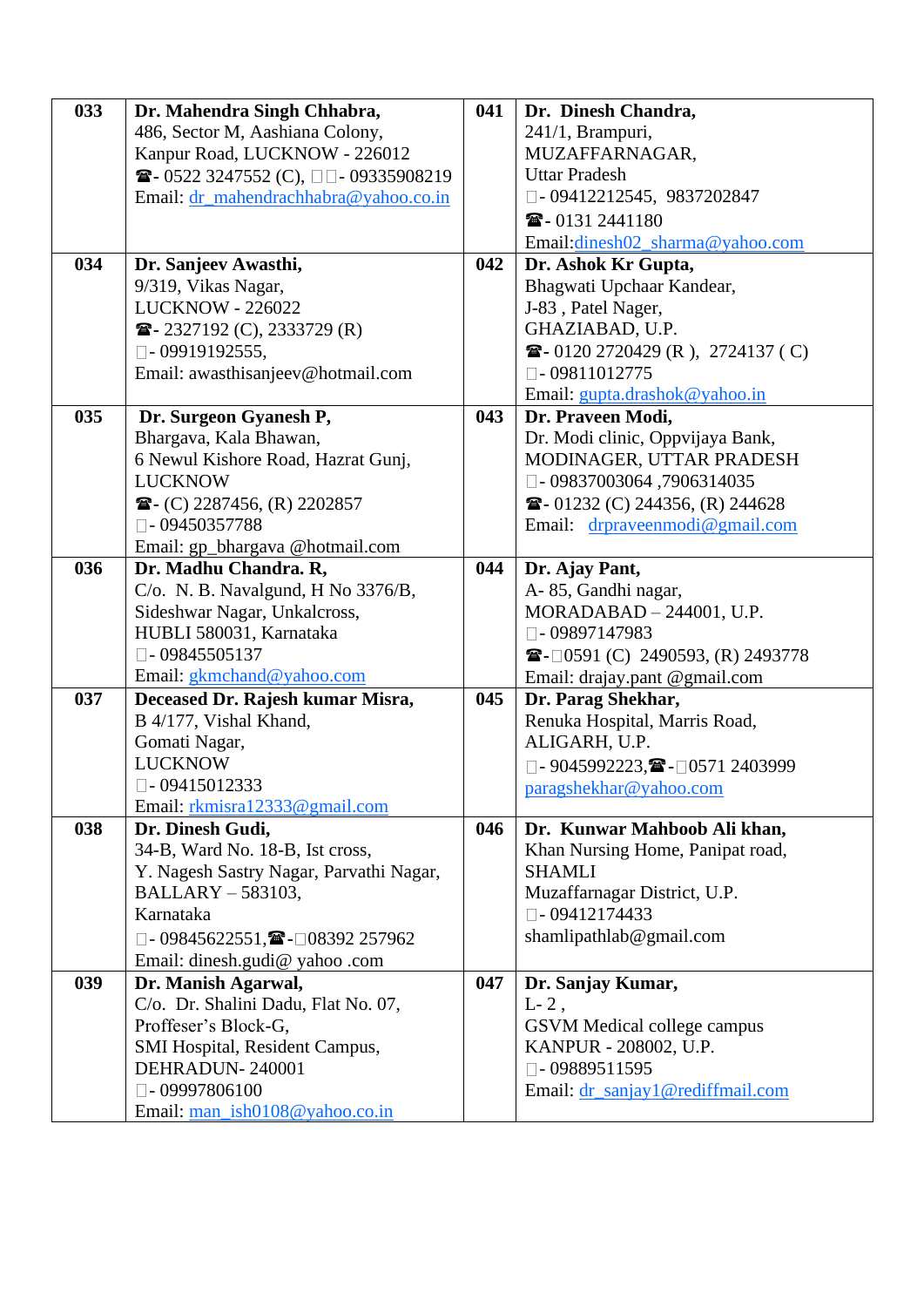| 040 | Dr. I. M Singhal,                                                 | 048 | Dr. Anil Tanaja.D,                                           |
|-----|-------------------------------------------------------------------|-----|--------------------------------------------------------------|
|     | Main Hosp, BHEL,                                                  |     | 73 Saket,                                                    |
|     | <b>HARIDWAR</b>                                                   |     | <b>MEERUT</b>                                                |
|     | □-09837072227                                                     |     | $\Box$ -09837053567                                          |
|     |                                                                   |     | $\mathbf{\widehat{m}}$ - $\Box$ 0121 (C) 2668383 (R) 4027414 |
|     |                                                                   |     | Email: taneja anil @yahoo.com                                |
|     |                                                                   |     |                                                              |
| 049 | Dr. A. P. Singh,                                                  | 057 | Dr. Asim Chandra Bardalai,                                   |
|     | 101/2, Silver Oak Aptts,                                          |     | Suresh Ratna Villa, Girish Bardalai Path,                    |
|     | DLF City - 1, GURGAON,                                            |     | Bamuni Maidan,                                               |
|     | Haryana                                                           |     | <b>GUWAHATI</b>                                              |
|     | $\Box$ - 09811062122                                              |     | $\n  \Box$ - 09864064512                                     |
|     | $\mathbf{\mathcal{F}}$ - $\Box$ 0124 (C) 2350960, (R) 0124 405516 |     | $\bullet$ - 0361 (C) 2263415 (R) 2657915                     |
|     | Email: amodsingh@yahoo.com                                        |     | Email: ashimbardalai@sify.com                                |
| 050 | Dr. Lokesh Maratha,                                               | 058 | Dr. Ashok Tyagi,                                             |
|     | Care Accident & Trauma Centre,                                    |     | J & K-48/A, Laxmi Nagar,                                     |
|     | 35, Bank Colony, Garh Road,                                       |     | <b>NEW DELHI-110092</b>                                      |
|     | <b>MEERUT - 250002</b>                                            |     | $-09868326666$                                               |
|     | $\Box$ -09837156254                                               |     | Email: drashoktyagi@gmail.com                                |
|     | Email: drlokeshmaratha@yahoo.co.in                                |     |                                                              |
| 051 | Dr. Shishir Rastogi,                                              | 059 | Dr. Shyam Sunder,                                            |
|     | Prof. AIIMS, Ansari Nagar                                         |     | Sushrut Ortho & Surgical Centre,                             |
|     | <b>NEW DELHI - 110029</b>                                         |     | Opp. Indoor Stadium, Baramasia Road,                         |
|     | $\bullet$ - $\Box$ 011 (R) 26594533                               |     | B. DEOGHAR -814112,                                          |
|     | Email: rastogiaiims@yahoo.com                                     |     | Jarkhand                                                     |
|     |                                                                   |     | □ - 09431369141, 09939797191                                 |
|     |                                                                   |     | Email: drshyamsunder@indiatimes.com                          |
| 052 | Dr. A. N. Verma,                                                  | 060 | Dr. Gopal Krishna Goel,                                      |
|     | 29, CY Chitanmani Road,                                           |     | B 6-111, Shreenathji Vihar,                                  |
|     | Darbhanga Colony,                                                 |     | <b>Sitapur Road</b>                                          |
|     | <b>ALLAHABAD</b>                                                  |     | <b>LUCKNOW - 226020</b>                                      |
|     | $\square$ - 09839087038                                           |     | <b><math>\bullet</math></b> - □ 3265005(R), □ - 9335905198   |
|     | Email: varmaan@rediffmail.com                                     |     | Email: docter3g@gmail.com                                    |
| 053 | Dr. Chandan Dolakasharia,                                         | 061 | Dr. Dilip Kumar Singh,                                       |
|     | Dispur Hospital Private Ltd.,                                     |     | Asso. Prof. JL MCH,                                          |
|     | Ganeshguri,<br><b>GUWAHATI,</b>                                   |     | Lal Bag Tilkamanjh,<br>BHAGALPUR-812001                      |
|     | Assam - 781006                                                    |     |                                                              |
|     |                                                                   |     | $\Box$ - 09470003133,                                        |
|     | □-09435033432,09706033432                                         |     | $\blacksquare$ - 0641 2610437                                |
| 054 | Email: drchandand @gmail.com                                      |     | Email: drdilipkrsingh@gmail.com                              |
|     | Dr. D. K. Gupta,<br>H/7, Veerangna nagar, Kanpur Road,            | 062 | Dr. Sanjai Rastogi,<br>Ex. Asso. Prof. GSVM Medical College, |
|     | <b>JHANSI,</b>                                                    |     | Cons. Artificial Limbs MFG Corp., Niramaya                   |
|     | <b>Uttar Pradesh</b>                                              |     | 7/141, Swaroop Nagar,                                        |
|     | $\Box$ - 09415030069                                              |     | <b>KANPUR, Uttar Pradesh</b>                                 |
|     | Email: dr_dinesh24@hotmail.com                                    |     | □- 9839101548,                                               |
|     |                                                                   |     | $\blacksquare$ - 0512 22534548, 2535548,                     |
|     |                                                                   |     |                                                              |
|     |                                                                   |     | Email: sanjairastogi@rediffmail.com                          |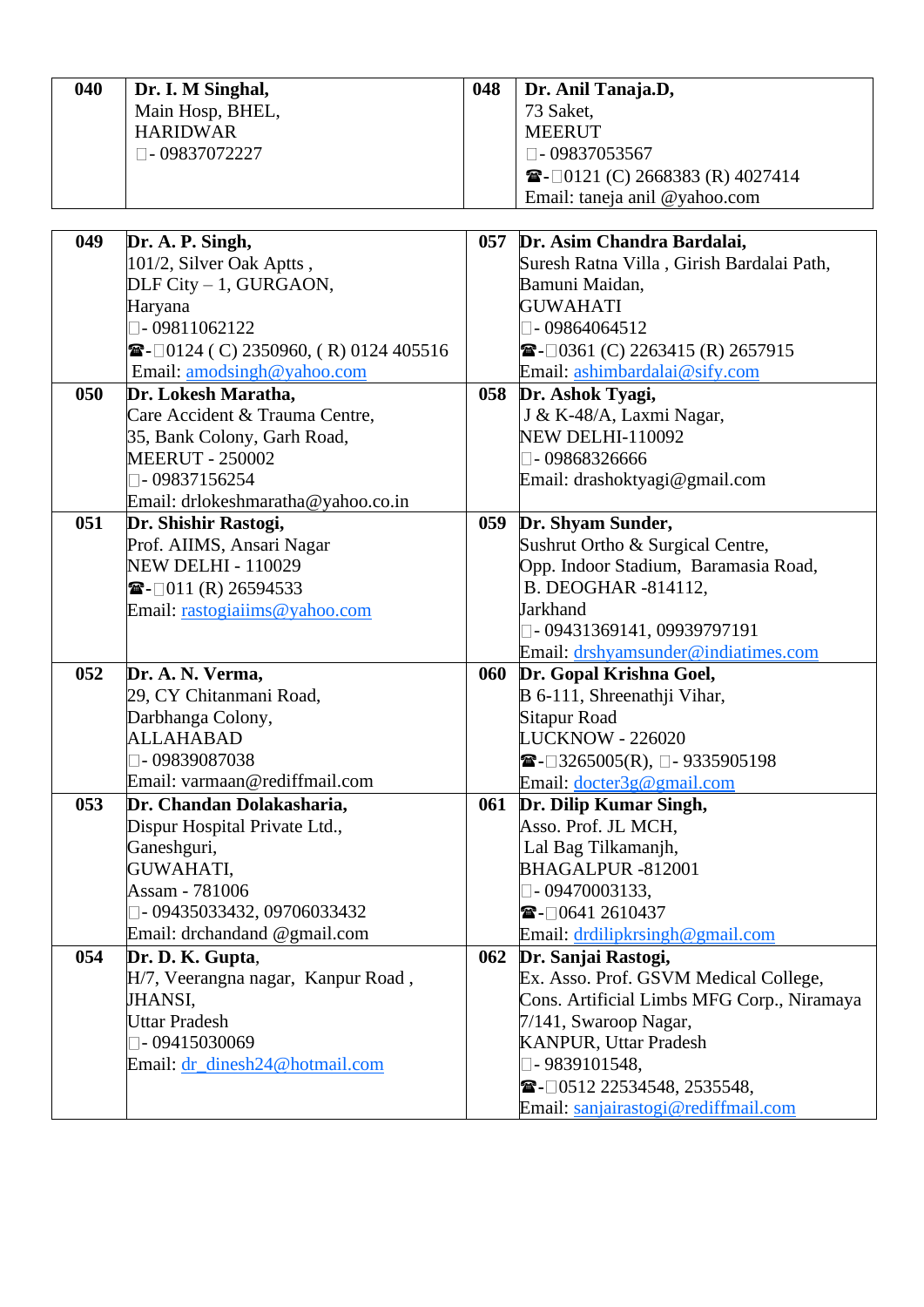| 055 | Dr. Saladi Venkata Nandam,                                                    |     | 063 Dr. Sanjay Kumar Gupta,                                   |
|-----|-------------------------------------------------------------------------------|-----|---------------------------------------------------------------|
|     | Lakshmi Orthopaedic Hospital,                                                 |     | Rustampur South To Dhala,                                     |
|     | Road cum Rail Bridge Centre.                                                  |     | GORAKHPUR - 273016, U.P.                                      |
|     | RAJAHMUNDRY, A.P.                                                             |     | $\mathbf{\widehat{m}}$ - $\Box$ 0551 (C) 2320354, (R) 2322199 |
|     | <sup>8</sup> $\mathbb{R}$ - □ 0883 - 2424787(R), □ - 0 9848118210             |     | $\Box$ - 09415211403                                          |
|     | $\boxtimes$ - drvenkatanandam-msortho@yahoo.co.in                             |     | Email: sanjayguptagkp222@gmail.com                            |
| 056 | Dr. Arun Kumar Sipani,                                                        | 064 | Dr. Krishna Subramanyam,                                      |
|     | Nazir Patty,                                                                  |     | Plot No. 303, Sai Tirumala Residency,                         |
|     | SILCHAR - 788001, Assam                                                       |     | Street No 9, Lane 3,                                          |
|     | $\blacksquare$ - 03842 (C) 231067, (R) 230247                                 |     | Tarnaka,                                                      |
|     | $\Box$ -09435071552                                                           |     | SECUNDERABAD - 500017                                         |
|     | Email: sipaniarun@gmail.com                                                   |     | $\Box$ -09246277646, $\blacksquare$ - $\Box$ 24022222         |
|     |                                                                               |     | Email: kamineni@kamineni.org                                  |
|     |                                                                               |     |                                                               |
| 65  | Dr. Harshad M. Shah,                                                          | 073 | Dr. Harish Rao,                                               |
|     | HOD M. S. Ramaiah Medical college,                                            |     | A-11, Koh-e-Fiza (BDA),                                       |
|     | Res: 302, Hoysala Sai Shelters, 23/1,                                         |     | <b>BHOPAL - 462001</b>                                        |
|     | D. Rajagopal Road, Sanjay Nagar,                                              |     | $\Box$ - 09827398641, $\blacksquare$ - $\Box$ 0755 2666855    |
|     | <b>BANGALORE - 560094</b>                                                     |     | Email: harishrao27@gmail.com                                  |
|     | $\blacksquare$ -□23668482, □ - 09448455185                                    |     |                                                               |
|     | Email: harshadmohanshah@gmail.com                                             |     |                                                               |
| 066 | Dr. R. Venkateswarlv,                                                         | 074 | Dr. Jitendra Jamdar,                                          |
|     | Kasturba Orthopaedic Hospital,                                                |     | Jamdar Hospital Pvt Ltd,                                      |
|     | 16-11-234, Gandhi nagar,                                                      |     | Gole Bazar,                                                   |
|     | Near Sunday Market, Pogathota,                                                |     | <b>JABALPUR - 482002</b>                                      |
|     | NELLORE - 524001 A.P.                                                         |     | $\bullet$ - $\Box$ 0761 (R) 2402383                           |
|     | □-09491922489                                                                 |     | $\Box$ - 094251 51025                                         |
|     | $\mathbf{\widehat{m}}$ - $\Box$ 0861 (C) 2325556, (R) 2301539                 |     | Email: drjitendrajamdar @ hotmail.com                         |
|     | Email: venkateshortho345@gmail.com                                            |     |                                                               |
| 067 | Dr. D. Obulapathy,                                                            | 075 | Dr. Mitesh L Desai,                                           |
|     | 20-2-678/A, Koralagunta Junction,                                             |     | 305, Arjun complex,                                           |
|     | Tirumala Bypass Road,                                                         |     | Mr. Uma Bhavan Bhatar Road,                                   |
|     | TIRUPATI - 517501, A.P.                                                       |     | <b>SURAT</b>                                                  |
|     | <b><math>\mathbf{E}</math></b> - $\Box$ 0877-2222445 (C), $\Box$ -09440101506 |     | $\Box$ -09824122162                                           |
|     | Email: dobulapathy@yahoo.in                                                   |     | $\mathbf{\widehat{m}}$ - $\Box$ 0261 (C) 25381, 2232623(R)    |
|     |                                                                               |     | Email: drmitesh_74@yahoo.com                                  |
| 068 | Dr. P. P. Singh,                                                              | 076 | Dr. Sujit Kumar Das,                                          |
|     | D-19/519, Chhattar Pur Hill,                                                  |     | AT Naighati, PO: PRATAPPUR,                                   |
|     | <b>NEW DELHI</b>                                                              |     | Dist: Balasore, Orissa                                        |
|     | $\mathbf{E}$ = □(R) 26302003, □ - 09717043213                                 |     | $\mathbf{\mathbb{Z}}$ - $\Box$ 06781-259289                   |
|     | Email: dr_pp_singh@hotmail.com                                                |     | $\Box$ -09338396520, 09338690161                              |
|     |                                                                               |     | Email: drsujitortho@gmail.com                                 |
| 069 | Dr. Fahim Ahmad,                                                              | 077 | Dr. Gunvant Kantilal Patel,                                   |
|     | Bunglow No 113, Road No 4,                                                    |     | G. K. Orthopaedic Hospital,                                   |
|     | Dairy Railway Colony,                                                         |     | Krishna society, Rotary Bhavan Road,                          |
|     | GORAKHPUR - 273012, U.P.                                                      |     | MEHSANA-384002, Gujarat                                       |
|     | $\square$ -09794840536                                                        |     | $\Box$ - 09825039307                                          |
|     | Email: drfahim_orth@yahoo.in                                                  |     | Email: gk_patel@hotmail.com                                   |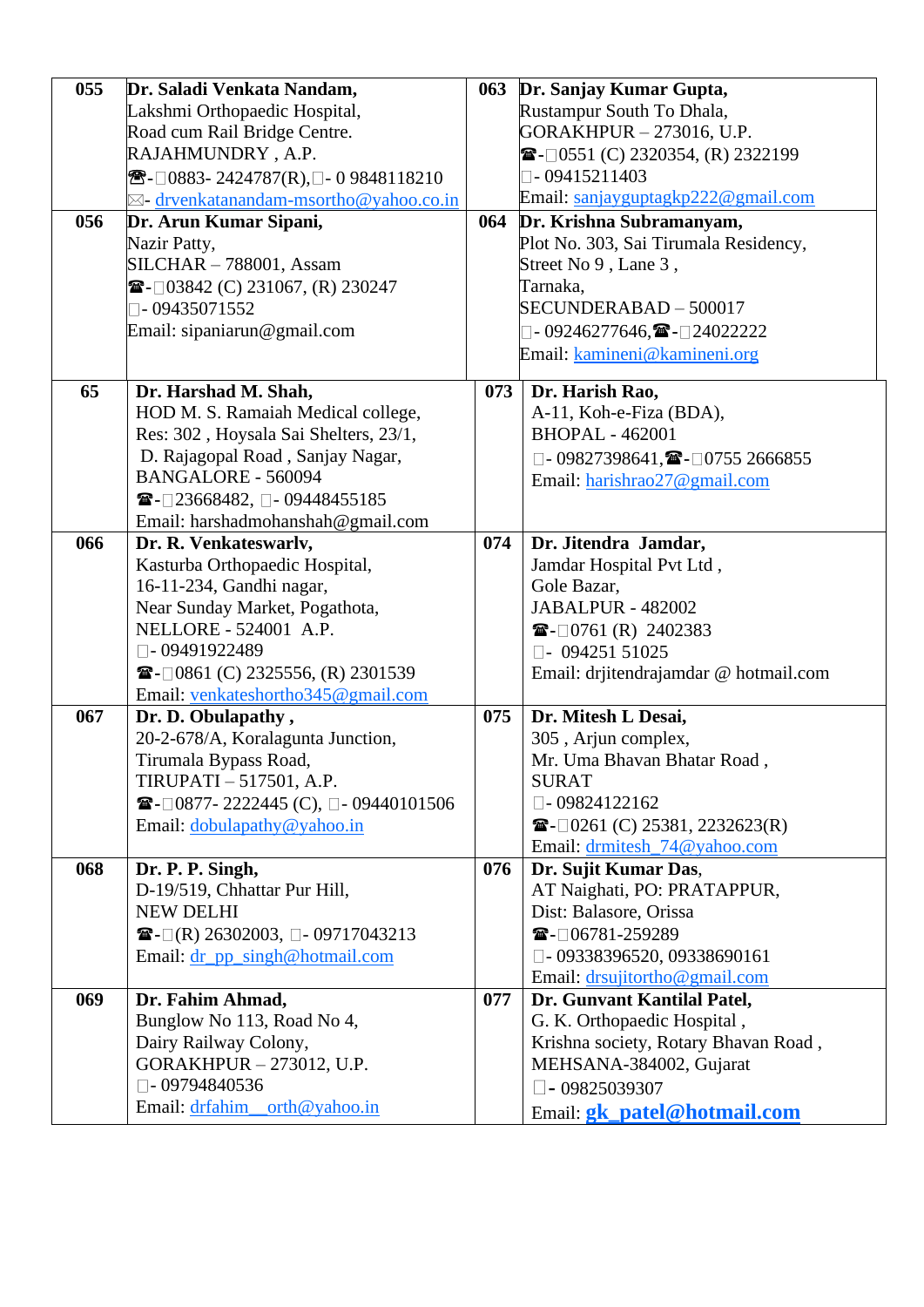| 070 | Dr. Abhishek Singh,                                                             | 078 | Dr. Veerendra K. Gupta,                                 |
|-----|---------------------------------------------------------------------------------|-----|---------------------------------------------------------|
|     | Dr. Sitaram Singh Hospital,                                                     |     | Orthozone Polyclinic,                                   |
|     | BABUBEL (Village & Post),                                                       |     | Opp. Nawab Sahib Ka Kua,                                |
|     | Ballia District,                                                                |     | Shinde ki chhawni,                                      |
|     | Uttar Pradesh - 277402                                                          |     | <b>LASHKAR</b>                                          |
|     | 05488 233027, $\Box$ - 09918440011                                              |     | $\Box$ -09425793639                                     |
|     | drabhishek76@gmail.com                                                          |     | Email: veeru159@gmail.com                               |
| 071 | Dr. Paruchuri Laxmi Srinivas,                                                   | 079 | Dr. Mukesh Tripathi,                                    |
|     | House No. 2-38/2, Srinivas Hospital,                                            |     | Digital Diagnostics,                                    |
|     | Srirama Colony, Behind Tata Docomo,                                             |     | Nahar Nursing Home,                                     |
|     | Madhapur,                                                                       |     | SATNA, Madhya Pradesh                                   |
|     | HYDERABAD AP                                                                    |     | $\Box$ -07389472656                                     |
|     | $\Box$ - 09396226494, (R) <b>a</b> 040-23736453                                 |     | 26-07672 416388, 252029                                 |
|     | Email: $drplsvas@yahoo.co.in$                                                   |     | Email: mukesh2518@gmail.com                             |
| 072 | Dr. Ajit K Saigal,                                                              | 080 | Dr. Abhijeet Mukherji,                                  |
|     | Mangalam Clinic & Trauma centre,                                                |     | 1933 Wright Town,                                       |
|     | D.No. 61/23-1, Siddhgiribagh,                                                   |     | Near prem Mandir,                                       |
|     | <b>VRANASI - 221010</b>                                                         |     | JABALPUR,                                               |
|     |                                                                                 |     |                                                         |
|     | ☎☎-□0542 2410754, □ - 09415204489                                               |     | $\blacksquare$ - 0761-2405586, 2412696                  |
|     | Email: drajitsaigal@rediffmail.com                                              |     | $\Box$ - 09826150686                                    |
|     |                                                                                 |     | Email: abhijeet_mukherji@hotmail.com                    |
| 081 | Dr. Santosh Anand,                                                              | 089 | Dr. Harish Murthy,                                      |
|     | H. No.05, Shrwna Kanta State,                                                   |     | H.No.1-1-65, Udaynagar station Area,                    |
|     | New Fort Line Road,                                                             |     | RAICHUR, Karnataka.                                     |
|     | Near Bonie Foi School, BHOPAL, M.P.                                             |     | $\Box$ - $\Box$ 08532(C)234007, (R)225927 $\Box$ -      |
|     | $\mathbf{\widehat{m}}$ -□0755-4228171,□-09425303305                             |     | 9880765855                                              |
|     | Email: amazingly_stud@yahoo.co.in                                               |     | Email-drharishmurthy@yahoo.co.in                        |
| 082 | Dr. Gupta Devendra Kumar,                                                       | 90  | Dr. Ashok Arora,                                        |
|     | Gupta Fradture & Orthopedic Nursing Home,                                       |     | Arora Orthopaedic Hospital, Barwala Road,               |
|     | 158-158, Tansen Nagar,                                                          |     | HISAR, Haryana                                          |
|     | $GWALIOR - 3$                                                                   |     | $\Box$ - $\Box$ 01662- (C) 275800, $\Box$ - 09254100225 |
|     | $\mathbf{\widehat{m}}$ -0751-2631235, 2330645, $\square$ -09425115135           |     | Email: aroraorthopedics@yahoo.co.in                     |
|     | Email: drdevendra gupta@yahoo.com                                               |     |                                                         |
| 083 | Dr. Pradeep Kamboj,                                                             | 091 | Dr. Pravin Kanabar,                                     |
|     | 43/11J, Medical Enclave,                                                        |     | Jaliyan Orthopaedic Hospital,                           |
|     | <b>PGIMS ROHTAK</b>                                                             |     | Opp. Hasubhai Chambers,                                 |
|     | $\square$ - 09992014147                                                         |     | Behind Town hall,                                       |
|     | Email: kambojdr@gmail.com                                                       |     | Ellisbridge,                                            |
|     |                                                                                 |     | <b>AHMEDABAD</b>                                        |
| 084 | Dr. Ashok Arora,                                                                | 092 | Dr. Jayant Kumar,                                       |
|     | Arora Orthopedic Hospital,                                                      |     | G-6, Room No. 30, Civil Hospital,                       |
|     | Barawala road, HISAR, HARYANA                                                   |     | <b>AHMEDABAD</b>                                        |
|     | <sup>8</sup> <del></del> <del>■</del> - $\Box$ 01662-324311, $\Box$ -9215500210 |     | Permanent Address: Quarter No. 6072,                    |
|     | Email: aroraorthopedics@yahoo.co.in                                             |     | Sec 4/F,                                                |
|     |                                                                                 |     | BOKARO STEEL CITY, Jharkhand                            |
|     |                                                                                 |     | $\square$ - 09909913380 jayant.k.thakur@gmail.com       |
| 085 | Dr. Raj Singh,                                                                  | 093 | Dr. Shrenik Mahendra Shah,                              |
|     | H. No. 1437, Urban Estate-II,                                                   |     | A/102, Tulip Citadel Shreyas Tekra,                     |
|     | HISAR, HARYANA                                                                  |     | Ambiwadi,                                               |
|     | <sup>8</sup> $^{\circ}$ <b>2</b> - □ 01662-245637, □ - 9416216950               |     | AHMEDABAD shrenikmshah@hotmail.com                      |
|     | Email: rajpotalia@gmail.com                                                     |     | □-9825067337 079 26468620                               |
|     |                                                                                 |     |                                                         |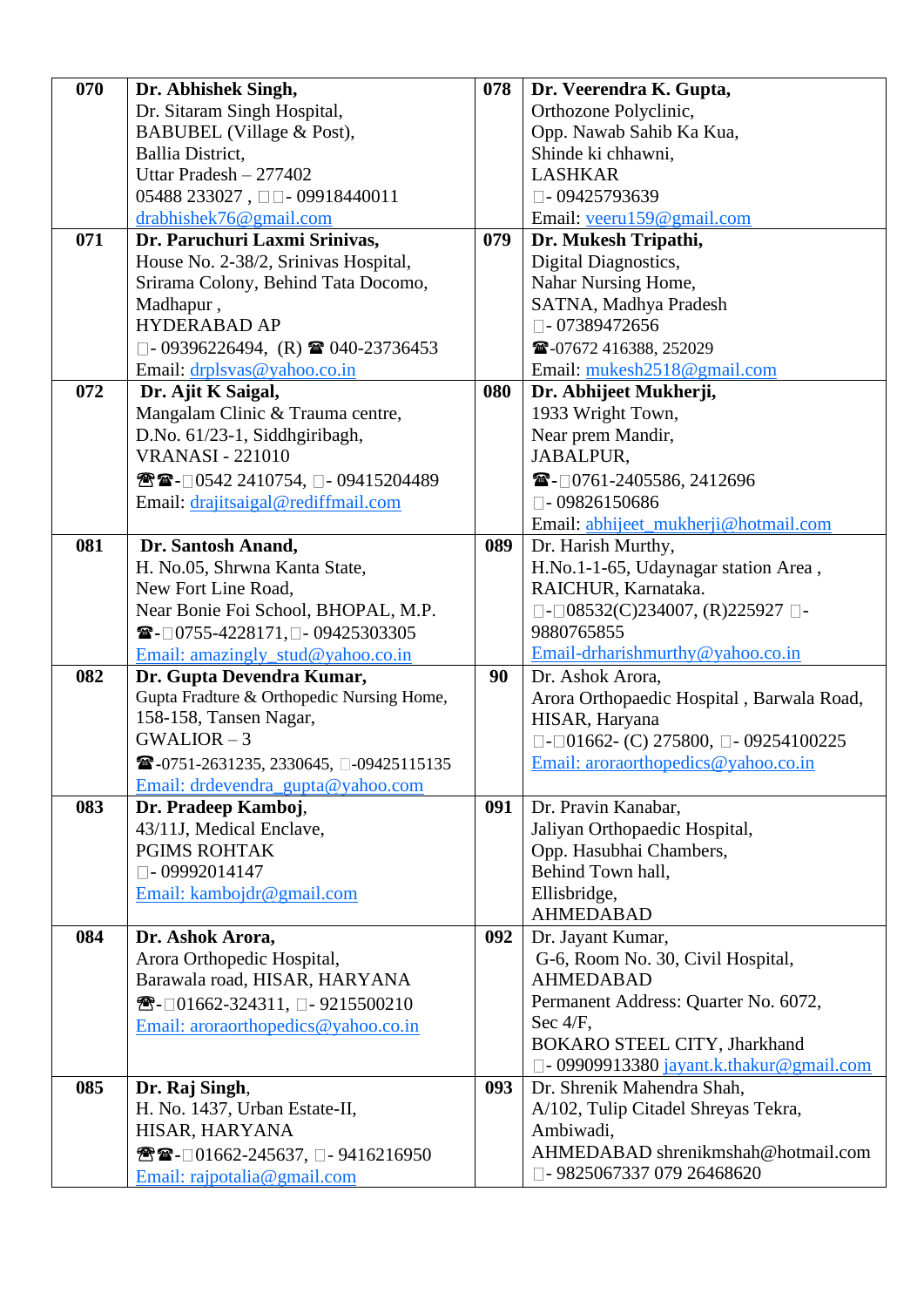| 086 | Dr. Rajesh Badyal,<br>Badyal Adv. Bone Joint & Children Hospital, | 094 | Dr. A. Srinivasa Rao,<br>Flat No. 401, Sai Jyothi Palace, 1-4-879/49,    |
|-----|-------------------------------------------------------------------|-----|--------------------------------------------------------------------------|
|     | Bibi Wala Road, Near D.A.V Collage,                               |     | Gandhinagar, HYDERABAD-80, AP                                            |
|     | <b>BATHINDA</b> , Punjab                                          |     | $\Box$ - $\Box$ 040 - (C) 24752843, (R) 27643663                         |
|     | ☎-0164-2216411, 2210411, □- 09814035411                           |     | $\square$ - 09440966555                                                  |
|     | Email: badyalrajesh@yahoo.com                                     |     | Email: drasraoorth@gmail.com                                             |
| 087 | Dr. Murari Lal Gupta,                                             | 095 | Dr. Apurva N. Kapadia,                                                   |
|     | Mukdumpur,                                                        |     | B-203, Seemandhar Complex,                                               |
|     | PO - MALDA -732103,                                               |     | Near Nehru Nagar, KHCHHANATH,<br><b>SURAT-395007</b>                     |
|     | West Bengal<br>$\blacksquare$ - 03512 (C) 273622 (R) 221482       |     | $\Box$ - 0261-(C)2462060, (R) 2222116, $\Box$ -                          |
|     | $\square$ - 09434149796                                           |     | 9825139248                                                               |
|     | Email: mlgupta_india@yahoo.com                                    |     | Email: apursansar@hotmail.com                                            |
| 088 | Dr. Chandrashekar. B.                                             | 096 | Dr. Maulin Shah,                                                         |
|     | Chiniwal Kbciot, Hospital Near Church,                            |     | 2nd Floor, Kamdhenu House,                                               |
|     | R-9 Road,                                                         |     | Besides Kamla Kamdhenu Hall,                                             |
|     | GANGAVATHI-583227 Karnataka                                       |     | Opp. Apang Mandal, Drive-in Road,                                        |
|     | <b><math>\bullet</math></b> -08533 (C)270490, (R)273986           |     | Memnagar, AHMEDBAD - 380052                                              |
|     | $\Box$ -09448465814                                               |     | $\Box$ - $\Box$ 079 - 27495564 09825026360                               |
|     |                                                                   |     | orthokidsclinic@gmail.com                                                |
|     |                                                                   |     |                                                                          |
|     |                                                                   |     |                                                                          |
|     |                                                                   |     |                                                                          |
|     |                                                                   |     |                                                                          |
| 097 | Dr. Samir A. Babaria                                              | 105 | Dr. Kirti Mohan Marya,                                                   |
|     | Shyamal Ortho hospital, 209,                                      |     | 986, Sector 15, FARIDABAD-121007,                                        |
|     | Twinea Complex, 100 Ft. Rd,                                       |     | HARYANA :: $\square$ - 09811144408(This is his<br>brother mobile number) |
|     | Near Dhananjay Tower, Satellite,<br>AHMEDABAD-380015              |     | Email: drkmmarya@yahoo.com                                               |
|     | $\Box$ - $\Box$ 079-26766971, (R) 26766979 $\Box$ -               |     | (Dr. MOOPEN'S AL QOUZ Medical Centre, PO Box                             |
|     | 9824264496                                                        |     | 8703, Al Qouz, UAE - Tel +971-4-3387872 : www.                           |
|     | Samirbabaria@yahoo.co.in                                          |     | drmoopensgroup.com)                                                      |
|     |                                                                   |     |                                                                          |
| 098 | Dr. Anand Chandak,                                                | 106 | Dr. Venu Gopal V,                                                        |
|     | B-903, Akshardham Towers,                                         |     | D.No.1-10-45, Flat No 203,                                               |
|     | NR Underbridge,                                                   |     | Sai Pragathi Residency,                                                  |
|     | Shahibaug, AHMEDABAD.                                             |     | Ashok Nagar,                                                             |
|     |                                                                   |     |                                                                          |
|     | $\Box$                                                            |     | HYDERABAD - 20 A.P.                                                      |
|     | dr_anandchandak@yahoo.com                                         |     | 27663013                                                                 |
|     |                                                                   |     | □-09849013193<br>Email: venuortho1966@gmail.com                          |
| 099 | Dr. G. S. Kulkarni,                                               | 107 | Dr. Bhaskar Borgohain,                                                   |
|     | Ortho Hosp. & PGI of Swasthiyog Pratishthan,                      |     | B 10/B, NEIGRIHMS Campus,                                                |
|     | MIRAJ - 416410, Maharashtra                                       |     | SHILLONG, Meghalaya -793018                                              |
|     | $\Box$ - 09823080068<br>Email: gskorth@gmail.com                  |     | $\Box$ -09436706397<br>Email: bhaskarborg@gmail.com                      |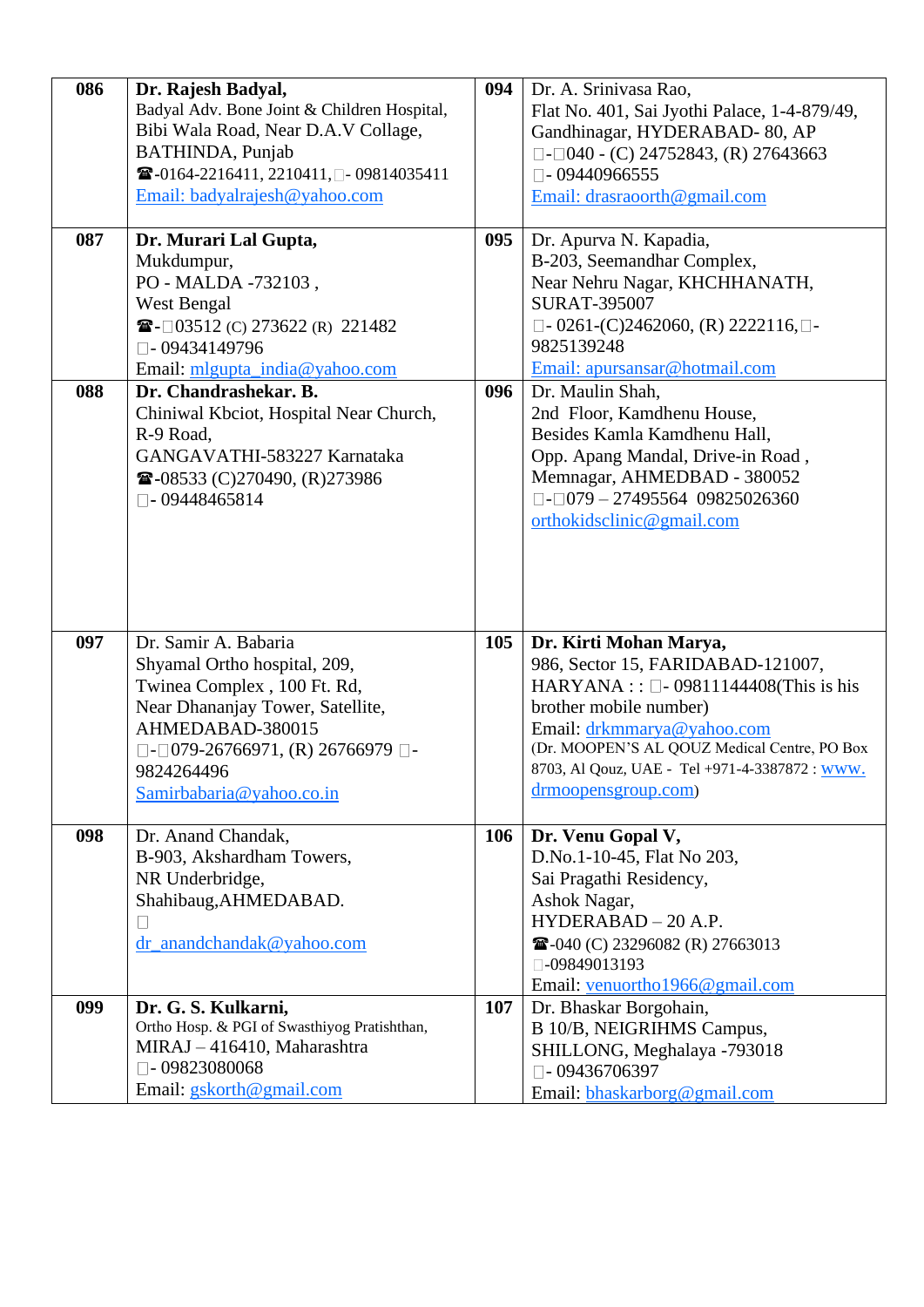| 100 | Dr. Jitendra Chowdhary,                                 | 108        | Dr. Sanjeev kumar Bhuyan,                              |
|-----|---------------------------------------------------------|------------|--------------------------------------------------------|
|     | 17 - Manish society, Mira Ambika Road,                  |            | H.No 26, 2nd Bye Lane (left),                          |
|     | Near Prince Restaurant,                                 |            | Nizarapar Road, P.O. SILPUKHURI,                       |
|     | Naranpura,                                              |            | <b>GUWAHATI - 781003</b>                               |
|     | AHMEDABAD-13                                            |            | $\Box$ -09864063811                                    |
|     | drjitendra@indiatimes.com 09974087245                   |            | Email: skbhuyan2007@yahoo.com                          |
|     |                                                         |            |                                                        |
| 101 | <b>Dr. Shankar Pratap Singh</b>                         | 109        | Dr. Nilim Kr. Deka,                                    |
|     | 78 Aradhana Nagar                                       |            | Dispur Polyclinic & Nursing home                       |
|     | KOTARASULTANABAD,                                       |            | Ganeshguri,                                            |
|     | Bhopal $-462003$                                        |            | DISPUR, Assam                                          |
|     |                                                         |            | $\Box$ - $\Box$ 0361 (C) 2234802 $\Box$ - 094351 00340 |
| 102 | Dr. Vasu Karlapudi,                                     | <b>110</b> | Dr. Elangbam Kameshwar Singh,                          |
|     | The Pujitha Hospital, 59A-15-31                         |            | Kamber, Keatinge Road,                                 |
|     | N. T. R Circle, Panta Kaluva Road,                      |            | SHILLONG, Meghalaya                                    |
|     | PATAMATA, VIJAYAWADA-10.                                |            | $\Box$ - $\Box$ 0364 (C) 2221772 (R) 2210289           |
|     | $\Box$ -09848112727                                     |            | $\Box$ - 09436102942                                   |
|     | Email: drkarlapudi@rediffmail.com                       |            | Email: $d$ reksingh@gmail.com                          |
| 103 | Dr. Shashi Kant Upadhyaya,                              | 111        | Dr. G. N. Khare,                                       |
|     | B 37/27, A-2 Subhadra Sadan, Birdopur,                  |            | N 1/69-C, Krishna Bag Apartments,                      |
|     | VARANASI - 221010, U.P. □ - 09450239038                 |            | NAGWA, LANKA, VARANASI -221005                         |
|     | Present Add: - Sr. Ortho Consultant,                    |            | $\Box$ - $\Box$ 0542 2366573                           |
|     | District Hospital,                                      |            | $\square$ - 09415228398                                |
|     | MIRZAPUR, U.P.                                          |            |                                                        |
|     | Email: upadhyayakant@gmail.com                          |            | Email: gnkhare@sify.com                                |
| 104 | Dr. Amin Shalendra Shah,                                | 112        | Dr. Pradeep Kumar Dave,                                |
|     | Sapna Health Care Centre, A wing,                       |            | A-8, Sector 26,                                        |
|     | Ist Floor, Bhaveshwar Plaza,                            |            | $NOIDA - 201301$                                       |
|     | Opp. Shreyas Cinema, LBS Marg, Ghotkopar                |            | $\Box$ - $\Box$ (R) 01204310652                        |
|     | (West), MUMBAI-400086 2-09821010047                     |            | $\Box$ -09810952288                                    |
|     | Email: aminshah22@gmail.com                             |            | Email: davepk39@yahoo.com                              |
|     |                                                         |            |                                                        |
|     |                                                         |            |                                                        |
| 113 | Dr. Aashish Chaudhry,                                   | 121        | Dr. Sanjay Kapoor,                                     |
|     | B-8, Vasant Marg, Vasant Vihar,                         |            | H. No. 238, Sector- 5, Urban Estate,                   |
|     | <b>NEW DELHI - 110057</b>                               |            | $GURGAON - 122001$ , Haryana                           |
|     |                                                         |            | $\Box$ - $\Box$ (C) 0124 2250260                       |
|     | $\Box$ - $\Box$ (R) 01141668990<br>$\Box$ - 09818444333 |            | $\Box$ - 09911271448                                   |
|     | Email: aashishchaudhry@gmail.com                        |            | Email: sanjaykapoor39@yahoo.co.uk                      |
| 114 | Dr. N. K. Gupta,                                        | 122        | Dr. Yusuf Ali Deoda,                                   |
|     | Gupta Nursing Home, 4B-23,                              |            | Deoda Manzil, Surat Pole, Sikar Road, PO               |
|     | Jawahar Nagar,                                          |            | KUCHAMAN CITY - 341508                                 |
|     |                                                         |            |                                                        |
|     | SRI GANGA NAGAR -01, Rajasthan                          |            | District - Nagaur, Rajasthan                           |
|     | $\Box$ - 0154(C)2461931(R)2460931: $\Box$ -             |            | $\Box$ - $\Box$ (C) 01586 240087, (R) 220880           |
|     | 09414093931                                             |            | $\square$ - 09414262282                                |
|     | Email: drnkgupta14@yahoo.com                            |            | Email: yusuf. deoda@yahoo.com                          |
| 115 | Dr. Narendra Maganlal shirsat,                          | 123        | Dr. Lalta Prasad Shakyawar,                            |
|     | Dhangar Galli, Chopda (AT & Post),                      |            | 1/67, Vikasnagar, Kurshi Road, LUCKNOW,                |
|     | Taluka: Chopda, Dist.                                   |            | <b>Uttar Pradesh</b>                                   |
|     | <b>JALGAON-425107</b>                                   |            | $\square$ - 9415072919                                 |
|     | □-□02586 (R) 222037: □- 09822609088                     |            | Email: lalta. prasad07@yahoo.co.in                     |
|     | Shirsat.narendra@yahoo.com                              |            |                                                        |
|     |                                                         |            |                                                        |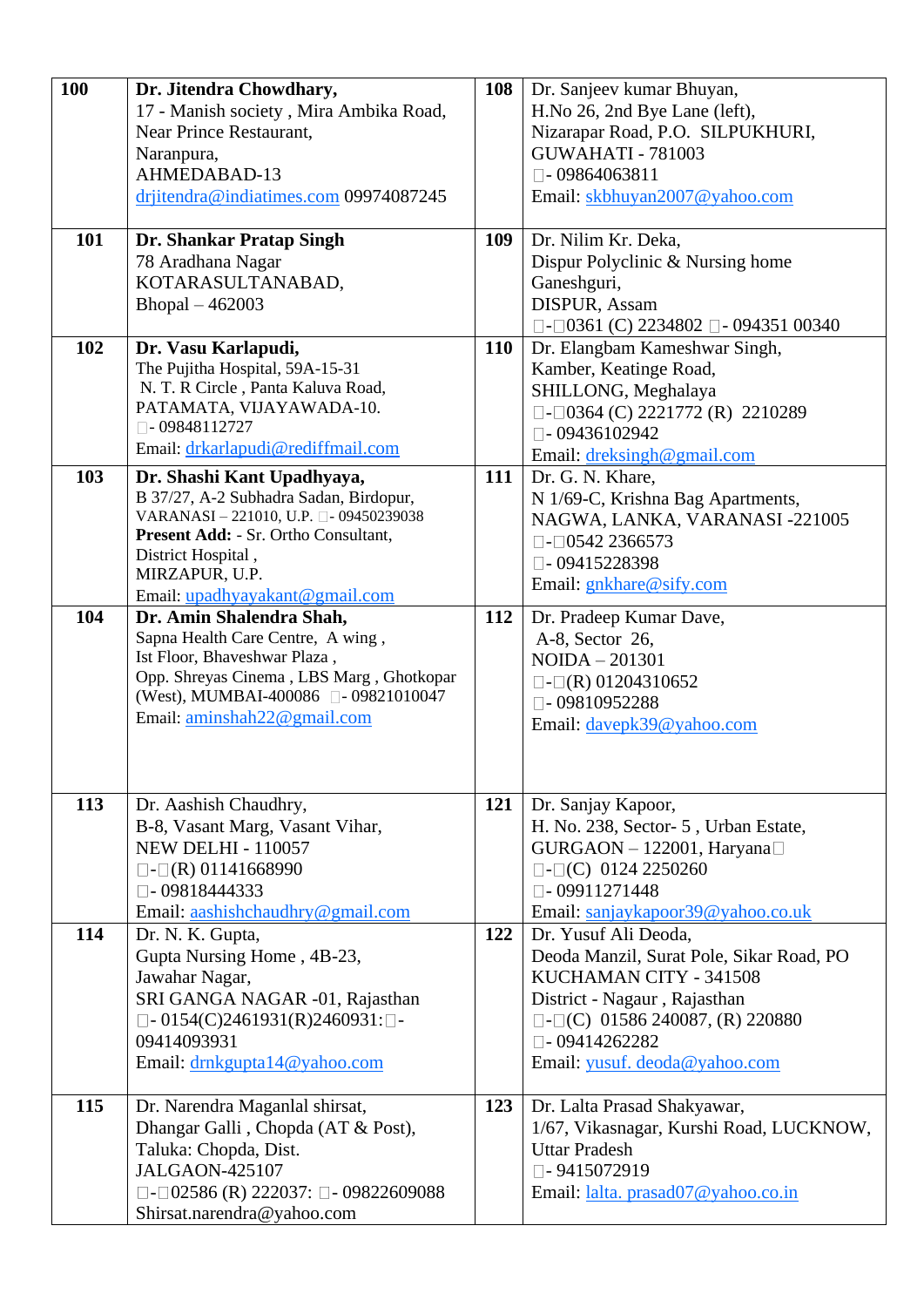| 116 | Dr. Ashesh Nagayach,                                 | 124 | Dr. Arun Kapoor,                  |
|-----|------------------------------------------------------|-----|-----------------------------------|
|     | 1/339, Virat Khand,                                  |     | 73, Man Vihar, Shamshabad Road,   |
|     | Gomti Nagar,                                         |     | AGRA, UTTAR PRADESH               |
|     | <b>LUCKNOW</b>                                       |     | $\Box$ -09837153112               |
|     | $\square$ - 9307329915                               |     | Email: drarunkapoor@yahoo.co.in   |
|     | Email: asheshnagayach@yahoo.com                      |     |                                   |
|     |                                                      |     |                                   |
| 117 | Dr. MuraliKrishna Chilukoti,                         | 125 | Dr. Nalini Kant Tripathi,         |
|     | 16-1-44, MuraliKrishna Hospital,                     |     | 11/373, Vikas Nagar,              |
|     | Raghava Cine Complex Road, Ppgathota,                |     | LUCKNOW, UP                       |
|     | NELLORE,                                             |     | $\square$ - 9454455210            |
|     | Andhra Pradesh                                       |     | Email: drnktripathi1@gmail.com    |
|     | $\Box$ - $\Box$ 0861(C) 2304289 $\Box$ - 09491067979 |     |                                   |
|     | Email: chilukotim@hotmail.com                        |     |                                   |
|     |                                                      |     |                                   |
| 118 | Dr. Manoj Kumar Agarwal,                             | 126 | Dr. Manoj Vatsa                   |
|     | 35G/15B, Rampur Garden,                              |     | C/o. Flex Medical Centre, B1/4,   |
|     | <b>BAREILLY, UP</b>                                  |     | Pashim Vihar,                     |
|     | $\Box$ - 09837114044                                 |     | <b>NEW DELHI - 110063</b>         |
|     | $\Box$ - $\Box$ 05812511550, (R) 2511550             |     | $\Box$ - 09810357189              |
|     | Email: drmanojkragarwal@gmail.com                    |     | Email: manojvatsa1103@yahoo.co.in |
|     |                                                      |     |                                   |
| 119 | Dr. A. K. Lal,                                       | 127 | Dr. Sanjeev Vohra.                |
|     | Kadamkuan, Nala Road,                                |     | Vohra Hospitals Pvt. Ltd.         |
|     | PATNA-800003, BIHAR                                  |     | 4, Laxman Nagar, Kheria Road,     |
|     | $\Box$ -09431421366                                  |     | AGRA, UP                          |
|     | Email: amiyalal@gmail.com                            |     | □-09837549999                     |
|     |                                                      |     | Email: drsvohra@gmail.com         |
|     |                                                      |     |                                   |
| 120 | Dr. Vinay Kumar,                                     | 128 | Dr. Sanjay Dhawan                 |
|     | Manipal Hospital,                                    |     | 14, Dwarika Puram, Kamla Nagar,   |
|     | <b>GOA</b>                                           |     | Bye Pass Road,                    |
|     | $\Box$ - 09561152210                                 |     | AGRA, U.P.                        |
|     | Email: vinaymsiddaraju@gmail.com                     |     | $\square$ - 09837014766           |
|     |                                                      |     | Email: sanjaydhawanorth@gmail.com |
| 129 | Dr. T. P. S. Lamba,                                  | 136 | Dr. K. Anjaneyulu,                |
|     | Hari Hospitals Pvt., Ltd., 124/A/195, Block          |     | 50, Raghavendra Nagar,            |
|     | No 11, Govind Nagar,                                 |     | Nacharam,                         |
|     | KANPUR – 208006, Uttar pradesh                       |     | HYDERABAD-76                      |
|     | $\Box$ - 9415125960                                  |     | $\square$ - 09440433399           |
|     | Email: tpslamba@gmail.com                            |     | Email: kanjan54@gmail.com         |
| 130 | Dr. Arun Gupta,                                      | 137 | Dr. S. Krishna Reddy,             |
|     | E-8, Kamla Nagar,                                    |     | 17-1-383/M/1, N. Sagar Road,      |
|     | <b>AGRA, Uttar Pradesh</b>                           |     | Vinay Nagar Colony                |
|     | □-9927707111 Email.                                  |     | Saidabad,                         |
|     | Email: arunortho@yahoo.com                           |     | HYDERABAD-59                      |
|     |                                                      |     | $\square$ - 9848024723,           |
|     |                                                      |     | Email: Krishna1101955@yahoo.co.in |
|     |                                                      |     |                                   |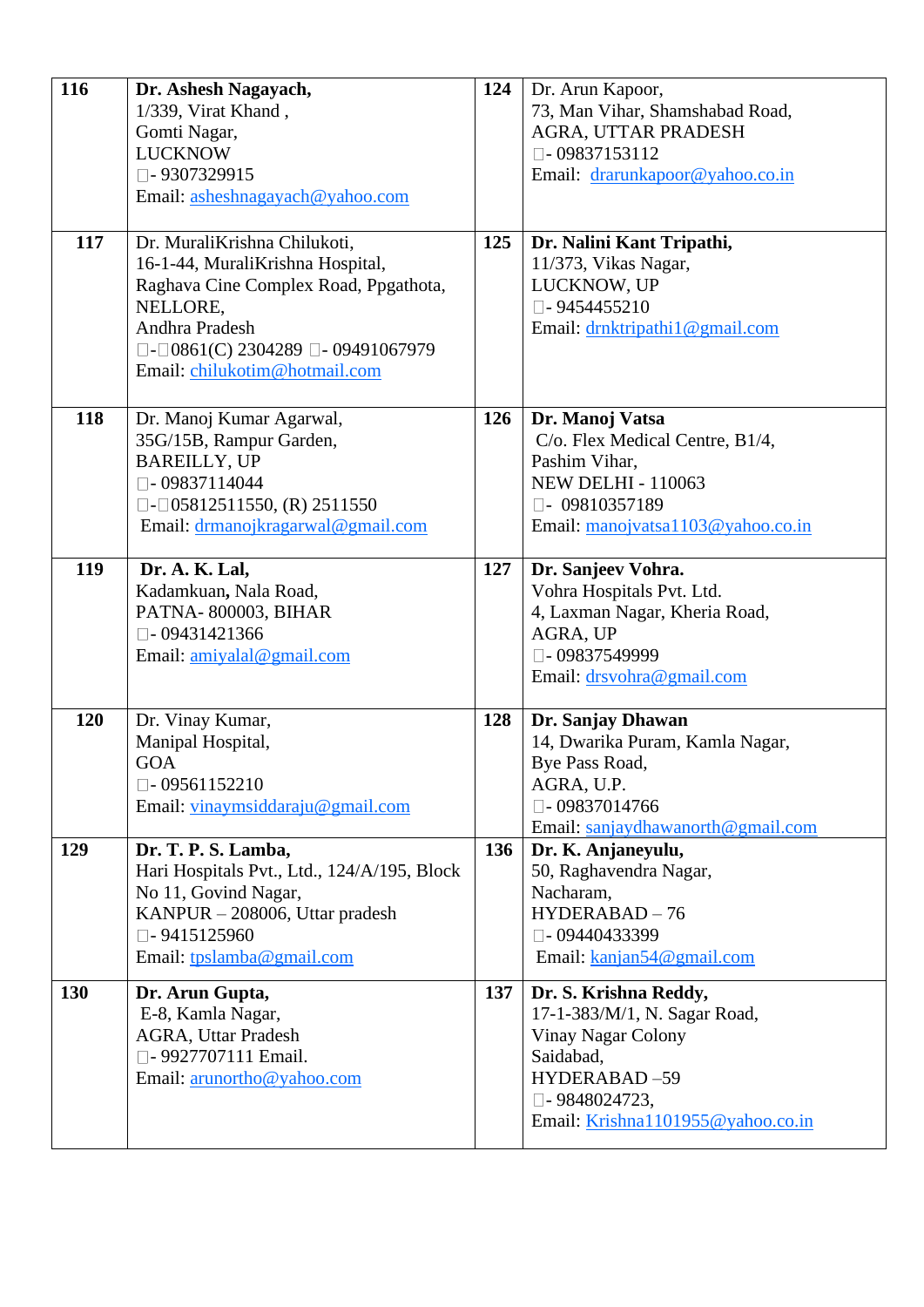| 131 | Dr. Abhishek RKini,<br>8/179, J. K. Building, Gamdevi,<br>Andheri,<br><b>MUMBAI-400007</b><br>$\square$ -09920861187<br>Email: kiniabhishek@gmail.com                                                        | 138 | Dr. A. Krishna Reddy,<br>Sri Sai Clinic, Opp. Vijaya Bank,<br>Street No. 8, Habsiguda,<br>HYDERABAD-500 007<br>□-9849246499                                                              |
|-----|--------------------------------------------------------------------------------------------------------------------------------------------------------------------------------------------------------------|-----|------------------------------------------------------------------------------------------------------------------------------------------------------------------------------------------|
| 132 | Dr. G. Omkarnath,<br>7-1-621/271, Nest Towers, 2-E,<br>S. R. Nagar,<br>HYDERABAD-500 038<br>□-9395527030; ■ 04023700202<br>Email: g.omkarnath@gmail.com                                                      | 139 | Dr. Ashok Ohatker,<br>Quarter No: 5062,<br>Ordinance Factory, Estate,<br>YEDUMMAILARAM, MEDAK,<br>Andhra Praadesh - 502205.<br>$\square$ - 9440239844<br>Email: Ash57ohatker@gmail.com   |
| 133 | Dr. B. Ravi Babu,<br>6-1-287/C, Padma Rao Nagar,<br>SECUNDERABAD-500025<br>$\Box$ -9866055225<br>Email: bandrapalli1@gmail.com                                                                               | 140 | Dr. A. Krishna Reddy,<br>Sri Sai Clinic, Opp. Vijaya Bank,<br>Street No. 8, Habsiguda,<br>HYDERABAD-500 007<br>□-9849246499                                                              |
| 134 | Dr. K. Shyam Sunder Reddy,<br>16-2-740/27, Kalyan Nagar,<br>Dilsukh Nagar,<br>HYDERABAD - 500060<br>□-9490751746<br>Email: dr. shyam16@gmail.com                                                             | 141 | Dr. Bachu. Srinivas,<br>Flat 114, Gayatri elegant apartment, behind<br>Lucid & Soumya hospital, Karkhana,<br>SECUNDERABAD-15<br>$\square$ - 9849010365,<br>Email: srinibachu71@yahoo.com |
| 135 | Dr. Ireni Srinivas Surendra,<br>Siddhartha Hospital, 8-2-284,<br>Sivaji Nagar, Beside Old Bus stand,<br>SIDDIPET,<br>Medak District,<br>Andhra Pradesh<br>□ - 9849942200,<br>Email: dr. surendra27@gmail.com | 142 | Dr. R. Radha Krsihna,<br>3-7-62/371, Southend Park,<br>G. S. I Post, Mansurabad,<br>HYDERABAD - 500068<br>$\Box$ - 9848165299,<br>Email: drrapaka@yahoo.com                              |
| 143 | Dr. Srinivas Kasha,<br>Consultant Orthopaedic Surgeon,<br>KIMS Hospital,<br><b>SECUNDERABAD</b><br>□-9948047649<br>Email: drsrinivaskasha@gmail.com                                                          | 150 | Dr. V. K. V. Prasad,<br>304, Sneha Enclave, Street No. 4,<br>West Maredpally,<br>SECUNDERABAD - 500026, A.P.<br>$\Box$ - 09440051235<br>Email: prasadvkv@gmail.com                       |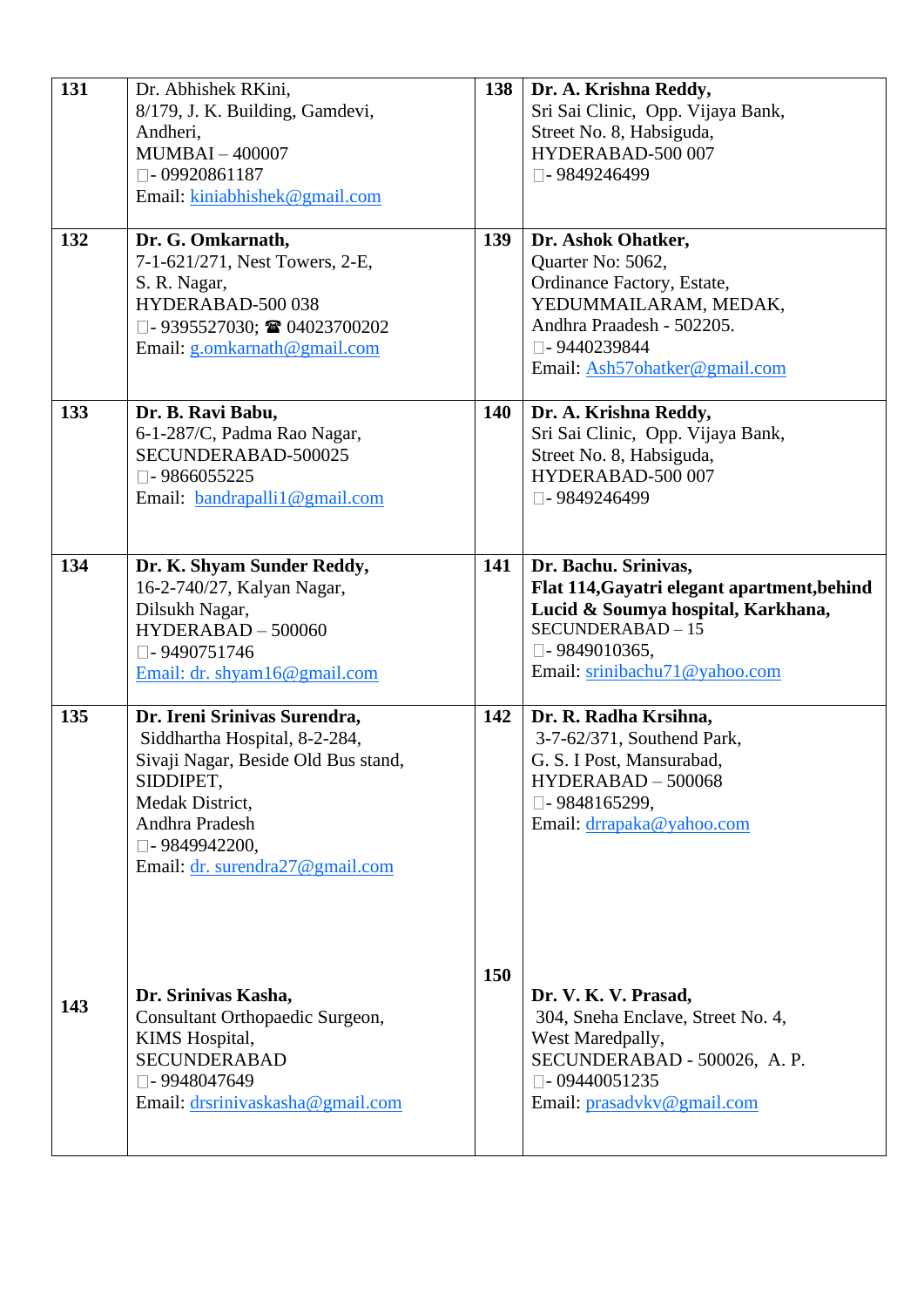| 144<br>145 | Dr. V. Prashanth,<br>1-1-148, Plot No. 102, B. R. Residency,<br>S. P. Road,<br><b>SECUNDERABAD</b><br>$\square$ - 9440564946<br>Dr. K. Chandra Shekar Rao,<br>6-1-132/20, Skandagiri,<br>Padmarao Nagar,<br>SECUNDERABAD - 500061 | 151<br>152 | Dr. J. Satyanarayana,<br>5-5-813/1, Jahangir Nagar,<br>Chintalkunta Check Post, L.B.<br>Nagar,<br>HYDERABAD - 500074<br>$\Box$ -9848051732<br>Email: Satya.jevaji@gmail.com<br>Dr. B. Valya,<br>Rain Tree park,<br>Block No. 11, 702, KPHB Colony,<br>HYDERABAD - A. P. |
|------------|-----------------------------------------------------------------------------------------------------------------------------------------------------------------------------------------------------------------------------------|------------|-------------------------------------------------------------------------------------------------------------------------------------------------------------------------------------------------------------------------------------------------------------------------|
| 146        | $\square$ - 9848146029<br>Email: drkcsr19@gmail.com<br>Dr. G. Ramesh,<br>Nirmala Hospital,<br>Vijayanagara Colony,<br>HYDERABAD - 500057<br>$\square$ - 9848034265<br>Email: drrameshgaripalli@yahoo.co.inDr.                     | 153        | $\square$ - 9000357799<br>Dr. G. V. S. Moorthy,<br>B-45, Sisira Income Tax Colony,<br>Mehadipatnam,<br>HYDERABAD - 500028,<br>□ - 9848223470, 9000357799<br>Email: sisirmig@hotmail.com                                                                                 |
| 147        | N. Ravinder Kumar,<br>506, Varuna,<br>My Home Navadweepa,<br>Madhapur, Hightech City,<br>HYDERABAD, A. P.<br>□-9949088844                                                                                                         | 154        | Dr. N. Brahma Chary,<br>Flat No. $304 C2 - Block$ ,<br>Indu Aranya Pallavi Apartments,<br>GSI POST, BANDLAGUDA,<br>R. R. Dist. Nandakadi<br>□- 8885906048, 9000357799<br>Email: chary@yahoo.co.in                                                                       |
| 148        | Dr. J. Ashok Vardhan Reddy, Prashanthi<br>Hospital,<br>R. K. Nagar, Malkajgiri,<br>SECUNDERABAD - 500047<br>□-9848050419<br>Email: avr_jajapuram@yahoo.com                                                                        | 155        | Dr. J. Alwal Reddy,<br>$C-708$ ,<br>Sri Ramadevi Orhtopaedic Hospital,<br>NGOs Colony,<br>Vanasthalipuram,<br>HYDERABAD - 500070 A.P.<br>Cell No. 9246373605,<br>Email: alwalreddy_ortho@yahoo.co.in                                                                    |
| 149        | Dr. G. Srikanth,<br>503, 10-5-3/3, Masab Tank,                                                                                                                                                                                    | 156        | Dr. B. P. Narsimhulu,<br>Mansans Sai Madhu, Flat No. 403,                                                                                                                                                                                                               |
|            | <b>HYDERABAD</b><br>□-9949190626<br>Email: drgollamudi@gmail.com                                                                                                                                                                  |            | Road No. 3, West Maredpally,<br>SECUNDERABAD - 500023<br>$\square$ - 9948095053                                                                                                                                                                                         |
| 157        | Dr. Kollam Chandra Sekhar,<br>410, Sarasvathi Recidency,<br>R. R. Nagar,<br>SECUNDERABAD-25<br>$\Box$ - 9843052245,<br>Email: drkollam@gmail.com                                                                                  | 165        | Dr. Satish Kumar,<br>Room No. 12,<br>Department of Orthopaedics,<br>kamineni hospital, HYDERABAD<br>$\square$ - 9849104114<br>Email: satishdnbortho@gamil.com                                                                                                           |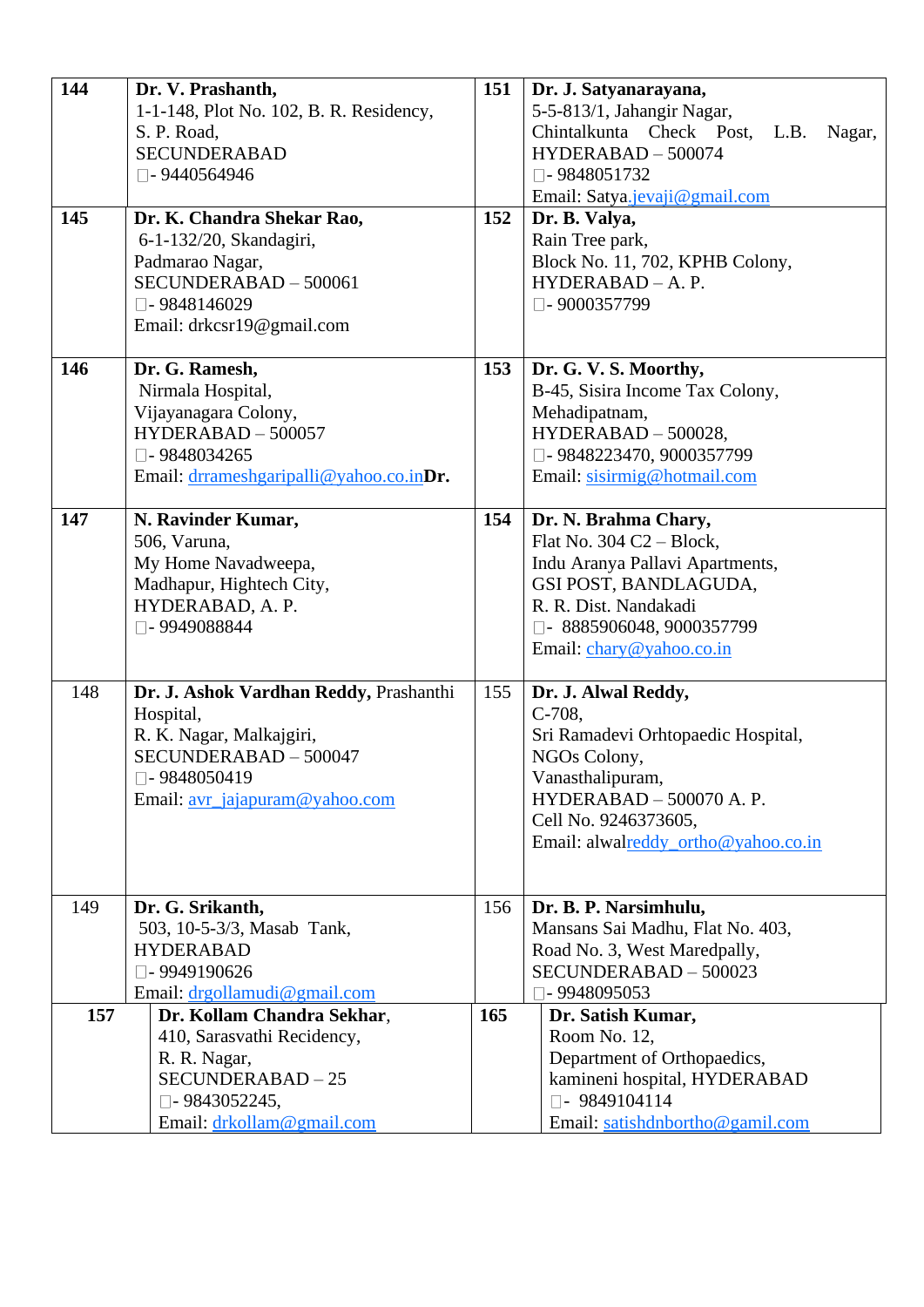| 158 | Dr. M. Kiran Reddy,                    | 166        | Dr. R. Sreeramulu,                             |
|-----|----------------------------------------|------------|------------------------------------------------|
|     | 288, Balamrai Co-op Housing Society,   |            | Nivedita Orthopaedic Hospital,                 |
|     | Mahendra Hills,                        |            | RTC X Road,                                    |
|     | East Maredpally,                       |            | <b>HYDERABAD</b>                               |
|     | SECUNDERBAD, A.P.                      |            | $\Box$ - 9399936624                            |
|     | $\Box$ -7702227210                     |            |                                                |
|     | Email: mekalakiranreddy@gmail.com      |            |                                                |
| 159 | Dr. Kartheek Reddy,                    | 167        | Dr. T. Narsimha Rao,                           |
|     | 6-2-41, Siri hospitals,                |            | 403<br>,Rajas<br>surrender<br>Flat<br>heavens, |
|     | colony,<br>Kakaji                      |            | Agamaiah nagar, Chintalkunta,                  |
|     | Hanamakonda, Warangal Urban            |            | LB nagar,                                      |
|     | 506001                                 |            | HYDERABAD 500074                               |
|     |                                        |            | $\Box$ -9989612649                             |
|     | $\Box$ -9701271710                     |            | Email: narasimharao. thutari@gmail.com         |
|     | Email: drkartheekreddym@gmail.com      |            |                                                |
| 160 | Dr. B. C. Chandrasekar,                | 168        | Dr. B. Sudheer Kumar,                          |
|     | Flat No. 207 B, Natarajan Residency,   |            | Plot No. 201,                                  |
|     | 1/1/116, Walker Street, Padmarao       |            | SU Manishas Apartment,                         |
|     | Nagar, SECUNDERABAD - 500025,          |            | Prashanth Nagar                                |
|     | $\Box$ - 9640525754                    |            | HYDERABAD, A.P.                                |
|     | Email: drshekar83@gmail.com            |            | $\square$ - 9912559931                         |
|     |                                        |            | Email: drsudheer@gmail.com                     |
| 161 | Dr. S. Sreenivasa Reddy,               | 169        | Dr. A. Satyanarayana,                          |
|     | Plot No. 246, FCI Colony, Phase No. I, |            | 207 E- Block,                                  |
|     | Vanasthali Puram,                      |            | NCL Godavari Apartments,                       |
|     | HYDERABAD - 500070                     |            | Jeedimetla,                                    |
|     | □-9848036425                           |            | <b>HYDERABAD</b>                               |
|     | Email: drssreddy11@gmail.com           |            | $\Box$ -8008000530,                            |
|     |                                        |            | Email: abburu satya@gmail.com                  |
| 162 | Dr. Prasad Duppala,                    | <b>170</b> | Dr. G. Bhoopathi,                              |
|     | Venkateswara Rural Medical College,    |            | Plot No. 102, H-No. 7-1-276/1, Mounika         |
|     | Tr Rahats of AHMED NAGAR               |            | Sai Nivas,                                     |
|     | $\square$ - 09923406349                |            | Suprabathnagar, Balkampet,                     |
|     | Email: drduppala@gmail.com             |            | HYDERABAD -500018,                             |
|     |                                        |            | $\square$ - 9703507665                         |
|     |                                        |            | Email. bptgovind@yahoo.com. in                 |
| 163 | Dr. C. Kamraj,                         | 171        | Dr. R. Nagender,                               |
|     | Room No. 12,                           |            | HIG, 186, Hyderabad 500072,                    |
|     | Department of Orthopaedics,            |            | Road No. 5, KPHB Colony,                       |
|     | Kamineni Hospital,                     |            | Near Bank of Maharastra,                       |
|     | <b>HYDERABAD</b>                       |            | <b>HYDERABAD</b>                               |
|     | $\square$ - 9849285812                 |            | $\square$ - 9160543486                         |
|     | Email: kamrajortho@gmail.com           |            |                                                |
| 164 | Dr. G. Ashok Raj,                      | 172        | Dr. K. Raj Kumar,                              |
|     | 189-B-III, Road No. 76,                |            | Surya Ortho & Fracture Clinic,                 |
|     | Jublee Hills,                          |            | Chikadpally,                                   |
|     | HYDERABAD - 500033                     |            | HYDERABAD, A. P.                               |
|     | Cell No. 9948449555                    |            | $\Box$ -9246158632                             |
|     |                                        |            |                                                |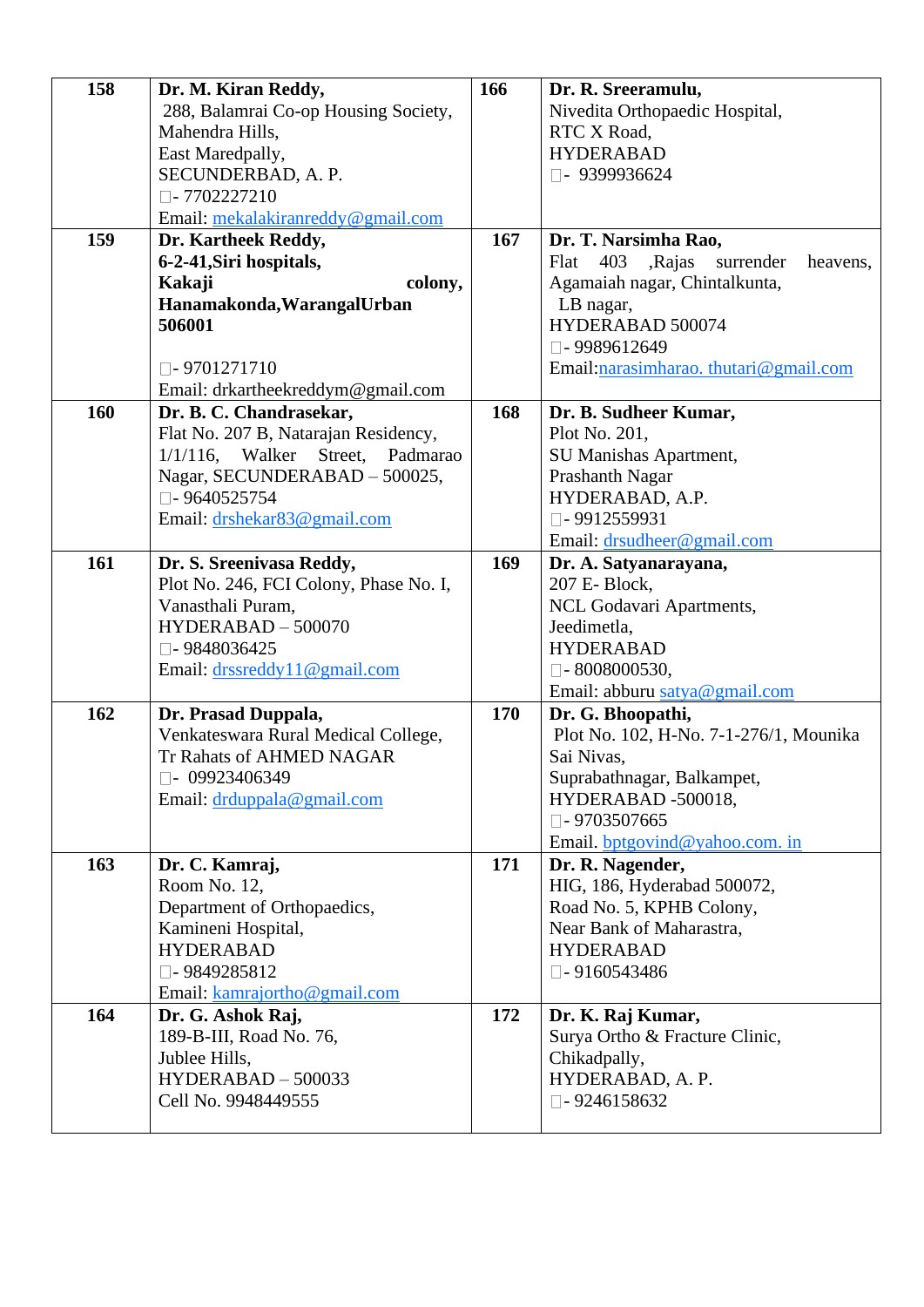| 173 | Dr. Y. Surendra Rao,                                                   | 181 | Dr. V. Atchuta Ramaiah,                    |
|-----|------------------------------------------------------------------------|-----|--------------------------------------------|
|     | BMC,                                                                   |     | Anil Castle, 5/15 – Block Flat No.         |
|     | <b>HYDERABAD</b>                                                       |     | Gollapudi, Near Indian Spring School,      |
|     | $\square$ - 9701009684                                                 |     | VIJAYAWADA - A. P                          |
|     | Email: orthodrysrao47@gmail.com                                        |     | $\Box$ -9502551321                         |
|     |                                                                        |     | Email: veluriatchuta@rediffmail.com        |
| 174 |                                                                        | 182 | Dr. Kishore Kumar. K,                      |
|     | Dr. E. Krishna Kiran,                                                  |     | H-No. 8-20-23/1, $4th$ lane Sitharamnagar, |
|     | 17-1-383/N/25, Nagarjuna Colony,                                       |     | Mangalgiri Road, GUNTUR - 522001, A.       |
|     | Near Champapet,                                                        |     | P.                                         |
|     | HYDERABAD,                                                             |     | $\square$ - 9490453235                     |
|     | Andhra Pradesh                                                         |     | Email: Kishorekondren@yahoo.in             |
|     | $\Box$ - 9848074511                                                    |     |                                            |
|     | Email: kke1975@gmail.com                                               |     |                                            |
| 175 | Dr. P. Joshua,                                                         | 183 | Dr. S. Vijaya Rama Rao,                    |
|     | 8-3-169/52/1, Siddarth Nagar,                                          |     | 26/1, Karthic Enclave, Sikh Road,          |
|     | Vengal Rao Nagar, S. R. Nagar (P.O),                                   |     | SECUNDERABAD - 500009,                     |
|     | HYDERABAD - 500038, A. P.                                              |     | $\square$ - 9440674656                     |
|     | $\square$ - 9848190410,                                                |     | Email: ramarao47@gmail.com                 |
|     | Email: joshuaswarupa@yahoo.com                                         |     |                                            |
| 176 | Dr. Y. Thimma Reddy,                                                   | 184 | Dr. P. Ranga Chari,                        |
|     | Ganga Hospital,                                                        |     | 307 Prashanth Towers,                      |
|     | Chaitanyapuri Colony,                                                  |     | Musheerabad,                               |
|     | Dilsuknagar                                                            |     | HYDERABAD - 500020                         |
|     | <b>HYDERABAD</b>                                                       |     | Telephone No. 04027616094                  |
|     | $\square$ - 09848036426                                                |     | Email: prangachari@yahoo.com               |
| 177 | Dr. A. V. Guruva Reddy,                                                | 185 | Dr. B. Ramakrishna,                        |
|     | Director & CEO, Sunshine Hospitals,<br>PG Road, Beside Paradise Hotel, |     | 1-2-597/18, Baraf Bagh,<br>Domalguda,      |
|     | SECUNDERABAD - 500003                                                  |     | HYDERBABAD -500029                         |
|     | □-09848029222,09849991319                                              |     | □-9849981909                               |
|     | Email: info@sunshinehospitals.com                                      |     | Email: rkbayaneni@gmail.com                |
| 178 | Dr. T. Premanandam,                                                    | 186 | Dr. B. Udaya Kumar,                        |
|     | 6-1-44, 1 <sup>st</sup> Floor, StreetNo. 9,                            |     | 503, Prathima Paradise,                    |
|     | Swathautra Colony, Padmarao Nagar,                                     |     | Opp. To Gokul Park,                        |
|     | <b>SECUNDERABAD</b>                                                    |     | R. K. Beach Road,                          |
|     | □-9490901948                                                           |     | VISAKAPATNAM-530002                        |
|     | Email:                                                                 |     | □-09848193396                              |
|     | depremanandam.ortho@gamil.com                                          |     | Email: kumar.udaya52@yahoo.com             |
| 179 | Dr. A. H. Ashwin Kumar,                                                | 187 | Dr. B. Ramesh,                             |
|     | 54, HACP Colony, Geetha Govind                                         |     | Savitha Orthopaedics Trauma Care,          |
|     | Opp. Vikrampuri,                                                       |     | Beside Raja Theatre,                       |
|     | SECUNDERABAD - 500009                                                  |     | KARIMNAGAR - 505001                        |
|     | $\square$ - 8008844244                                                 |     | □- 9848125895                              |
|     | Email: ashwin.ortho@yahoo.com                                          |     | Email: bheemanthuniramesh@gmail.com        |
| 180 | Dr. P. S. Jaya Prasad,                                                 | 188 | Dr. Paresh Kumar Pattanaik,                |
|     | Kamineni Hosptials,                                                    |     | Home No. 1406, Swagat Hotel Lane, Old      |
|     | L. B. Nagar,                                                           |     | Station Area,                              |
|     | LI. HYDERABAD,                                                         |     | <b>BHUVANESHWAR-751006</b>                 |
|     | □ - 9391232332 Email.                                                  |     | $\square$ - 9437001993                     |
|     |                                                                        |     |                                            |
|     | Driportho@yahoo.com,<br>driportho@gmail.com                            |     | Email: pkportho18@gmail.com                |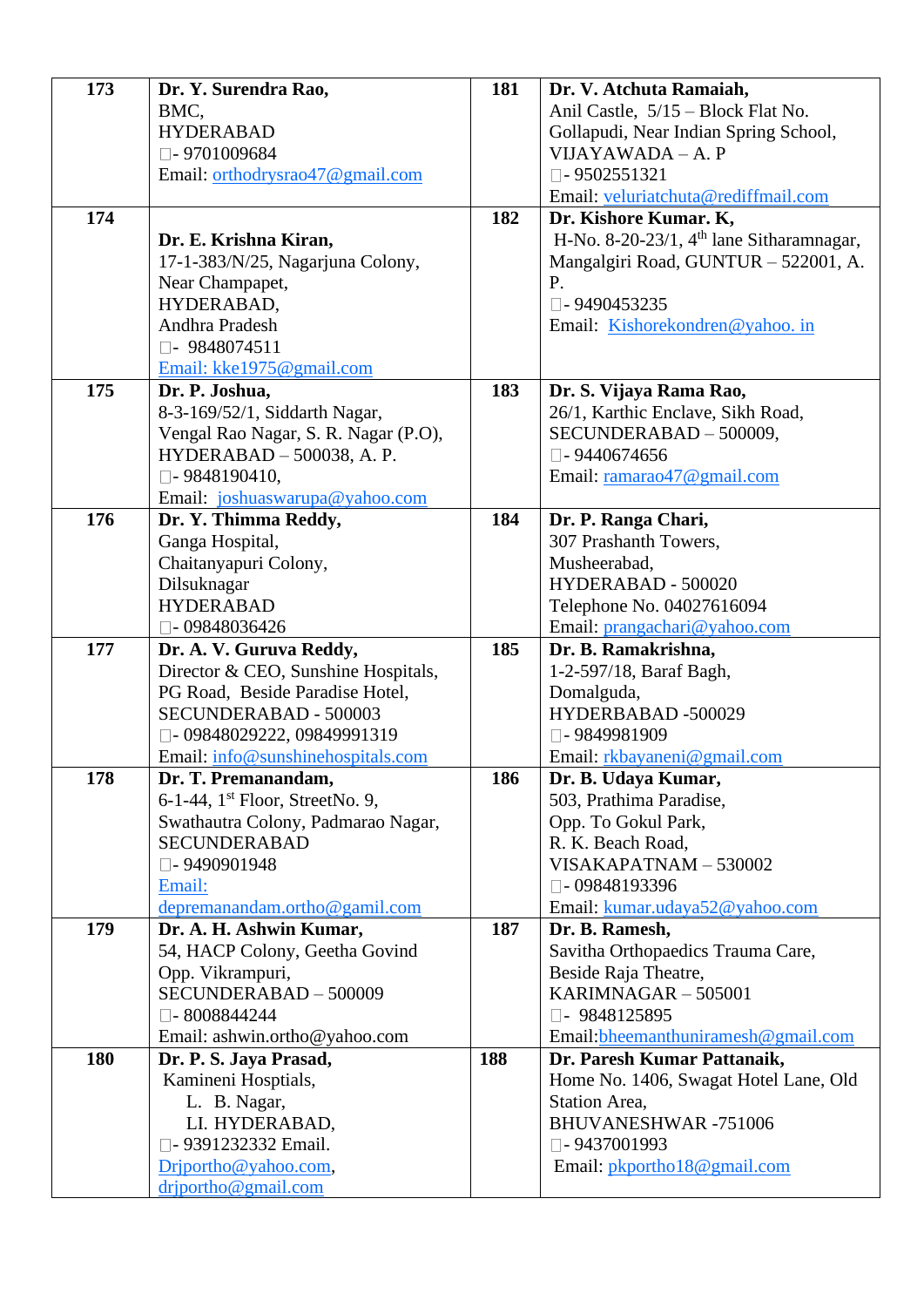| 189 | Dr. Dhruba Jyoty Deka<br>Fracture & Orthopedic clinic Street-<br>Baroholia, Post-Tezpur, Assam                                                                                 | 199 | Dr. Hafizur Rahman<br>Dept. of Orthopedics, Assam Medical                                                                                                |
|-----|--------------------------------------------------------------------------------------------------------------------------------------------------------------------------------|-----|----------------------------------------------------------------------------------------------------------------------------------------------------------|
|     | : 9435080888<br>Emile : djdtzpt@rediffmail.com                                                                                                                                 |     | College & Hospital, Dibrugarh, Assam<br>Cell: 94351 31519<br>Email: hrahmanortho@gmail.com                                                               |
| 190 | Dr. K. Raghuveer Reddy,<br>503, Lumbini Majestic,<br>Kapadia Lane, Somajiguda,<br><b>HYDERABAD</b><br>□-9849029934<br>Email: raghuveer3@redifmail.com                          | 200 | Dr. Jishnu Pr. Baruah<br>Lane - M, West Milan Nagar,<br>P.O.: C. R. Building, Dibrugarh, Assam<br>Cell: 94350 30284<br>Email: jishnu.pr.baruah @gmail.co |
| 191 | Dr T V Raja, Visa Hospital,<br>No 27/1, South west Boag Road,<br>T Nagar , Chennai -600017<br>drtvraja@gmail.com<br>drtvraja@yahoo.co.in<br>$\square$ 09841038388, 09500038388 | 201 | Dr. Naba Pallab Chetia<br>Dept. of Orthopedics, Assam Medical<br>College, Dibrugarh, Assam<br>Cell: 94354 76381<br>Email: dr.npchetia11@gmail.com        |
| 192 | Dr Rajat Chopra,<br>E-2C , DDA Flats, Munirka, New Delhi<br>110067<br>$\Box$ 08826178877<br>Email: choprarajat@hotmail.com                                                     | 202 | Dr. Gautam Hazarika<br>Niramoy Hospital, Jail Road, Jorhat, Assam<br>Cell: 94354 89040<br>Email:hazarikagautam0013@rediffmail.com                        |
| 193 | Dr Sarabjeet Singh Sachdeva,<br>FA-317 (Backside), Mansarover Garden<br>,New Delhi 110015<br>$\Box$ : 09810879795<br>Email: japsarabpreet@yahoo.co.in                          | 203 | Dr. Arijit Dhar<br>Shyam Sundar Sarani, Sonai Road,<br>P.O. Link Road, Silchar, Cachar, Assam<br>Cell: 94350 73719<br>Email: arijitdhar71@gmail.com      |
| 194 | Dr Moazzam Jah,<br>12, Krishna Colony, Near Fatima<br>Hospital, Mahanagar, Lucknow<br>$\Box$ : 09419140789<br>Email: moazzam72@gmail.com                                       | 204 | Dr. Pradip Kr. Saikia<br>Sivasagar Civil Hospital, Sivasagar, Assam<br>Cell: 94350 31033<br>Email: saikia.drpradip002@gmail.                             |
| 195 | <b>DR Kshemanandan</b><br>M P, Souparnika , opp Rani oil Mills,<br>POCHOVVA, Kannur-6 Kerala<br>$\square$ : 09447486010<br>Email: madathil1956@gmail.com                       | 205 | Dr. Ananta Saikia<br>Milan Nagar, Lane 1, Dibrugarh, Assam<br>Cell: 94350 31740<br>Email: drananta_saikia@rediffmail.com<br>anantasaikia.ortho@gmail.com |
| 196 | Dr T Prasad,<br>F7 'B' Block, Brindavan Apts, Chikoti<br>Gardens, Bebumpet, Hyderabad 500016<br>AP □: 09848193532<br>Email: t.prasad73@gmail.com                               | 206 | Dr. Chinmoy Das<br>Near Assam Tribune Post Office,<br>House No. E-133<br>Cell: 94350 43908<br>Email : drchinmoydas@yahoo.com                             |
| 197 | Dr. P. Narayana Prasad,<br>D-58, Madhuranagar,<br>HYDERABAD - 500038<br>$\Box$ - 9848024568<br>Email: Prasad_peruri                                                            | 207 | Dr. Bhaskar Bhagawati<br>A. G. Nursing Home, A. T. Road, Tarajan,<br>Jorhat, Assam<br>Cell: 9435131329<br>Email: drbbhagawati@gmail.com                  |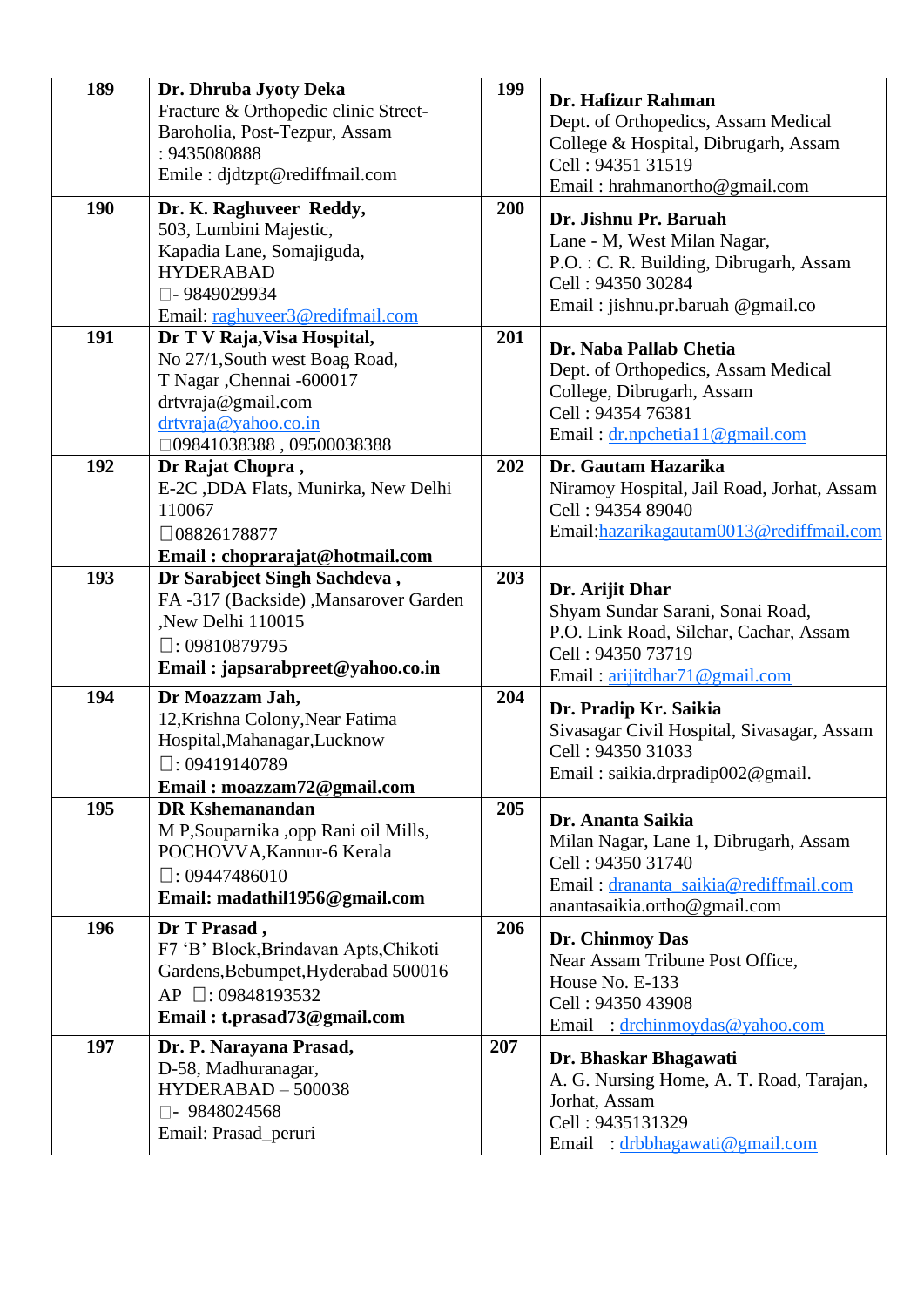| 198 | Dr. Bipul Borthakur<br>Asso. Prof. Orthopedics, Assam Medical<br>College, Dibrugarh, Assam<br>Cell: 94350 31719 Email:<br>drbborthakur@rediffmail.com  | 208 | Dr. Debanga Sarma Barua<br>Assam Medical College & Hospital, Deptt.<br>of Orthopaedics, Assam<br>Cell: 96780 05510<br>Email: drdebanga@gmail.com                   |
|-----|--------------------------------------------------------------------------------------------------------------------------------------------------------|-----|--------------------------------------------------------------------------------------------------------------------------------------------------------------------|
| 209 | Dr. Ansuman Datta<br>Silchar Medical College & Hospital,<br>Deptt. of Orthopaedics, Silchar, Assam<br>Cell: 94350 31818<br>Email: anshudisha@gmail.com | 216 | Dr Kapil Dilip Shinde<br>Konark Hospital, Plot No 19, shinde<br>colony, uchgaon, Kolhapur-Maharastra-<br>416005<br>Mob-9158581818<br>Email-drkapilshinde@gmail.com |
| 210 | Dr. Rajdeep Roy<br>Bilpur Road, Silchar, Assam<br>Cell: 94350 74677<br>Email: royrajdeep@rediffmail.com                                                | 217 | <b>Dr Lalit Kishor</b><br>C-1, Arunodaya Colony, Transport Nagar,<br>Patna-800026<br>Mob.-09835462566<br>E mail-lalitkumar_dr@rediffmail.com                       |
| 211 | Dr. Gauri Shankar Borgohain<br>Natun Gaon, Boiragimoth, Dibrugarh,<br>Assam<br>Cell: 94350 32003<br>Email: drgsborgohain.assam@gmail.com               | 218 | Dr Y Subba Reddy<br>YSR Ortho Care Centre, Nakkala Road,<br>Vijayawad, Krishna-Distt. Andrapradesh<br>Mob.-09550178029<br>Email-ysrortho1997@gmail.com             |
| 212 | Dr D K Rao<br>1/692, Sector -1, Vikas nagar, Lucknow<br>8005338602 Email-dr.raodk@gmail.com                                                            | 219 | Dr Vivek Agarwal<br>13- Frist Floor, Chitra Vihar, New Delhi-<br>110092<br>Mob.9811048434<br>Email-yivekagar67@yahoo.co.in                                         |
| 213 | Dr Atul g bhatt,<br>Orthocare, 30, Manjushree, Shankar<br>Society, Naranpura, Ahmedabad 380013<br>09327011577<br>Email-orthocareatul@yahoo.com         | 220 | Dr Vijay Govind Chopde<br>Vijayshri Hospital, opposite Bus Stand,<br>Chopda Layout, Buldana(Maharastra)<br>Mobile-9422180405<br>Email-drvijuchopde@gmail.com       |
| 214 | Dr Ghulam Rasul Mir<br><b>Valley Orthocraft Nursing</b><br>Home, Bishember Nagar, Srinagar<br>09419007800<br>E mail- mirgr_dr@yahoo.com                | 221 | Dr Pradeep Agarwal<br>1756, Sector-4 Panchkula-134112<br>Mob. 9814078579<br>Email-pradeep.dr@hotmail.com                                                           |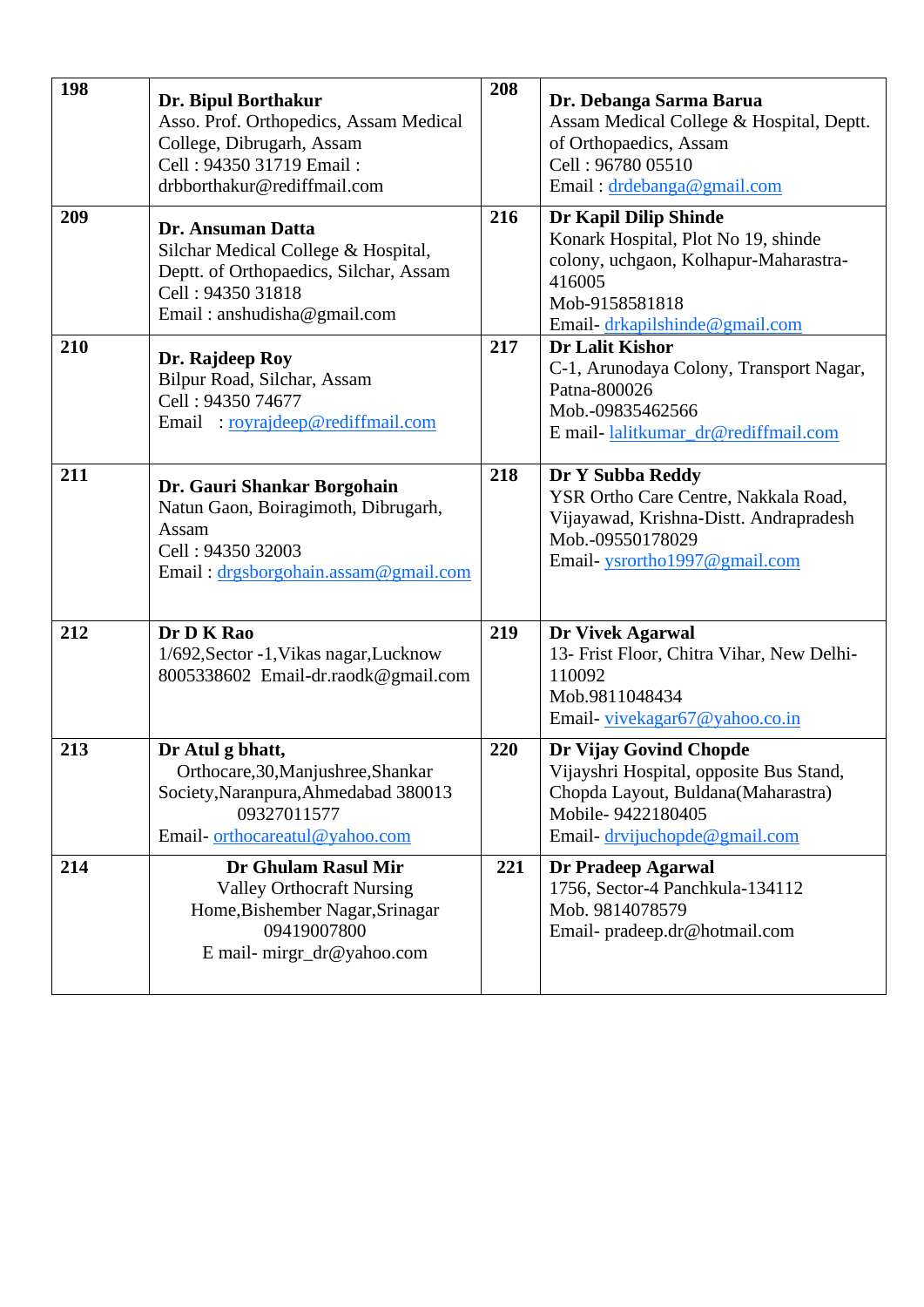| 215 | Dr Mohit Kumar Patralekh<br>C1/160-161,2 <sup>nd</sup> Floor, Sector<br>16, Rohini, Delhi 09968057359 Email-<br>mohit_patralekh@yahoo.co.in | 222 | Dr Rakesh Kumar singh<br>B 38/1D-A Birdopur, Mahmoorgang,<br>Varanasi<br>Mob. 9415085658<br>E mail-singhrksortho@rediffmailcom |
|-----|---------------------------------------------------------------------------------------------------------------------------------------------|-----|--------------------------------------------------------------------------------------------------------------------------------|
|-----|---------------------------------------------------------------------------------------------------------------------------------------------|-----|--------------------------------------------------------------------------------------------------------------------------------|

| 223 | Dr Rajat Charan                          | 230 | Dr Prakash P Kotwal                     |
|-----|------------------------------------------|-----|-----------------------------------------|
|     | Renuka Orthopaedic Centre,               |     | CI/19, Ansari Nagar, New Delhi -110029  |
|     | 275, Nehru Nagar, Patna, Bihar -800013   |     |                                         |
|     | Mob. 9334110766                          |     | Prakash.kotwal@gmail.com                |
|     | Email-drrajatcharan@gmail.com            |     | Mobile No. 09868129599                  |
| 224 | Dr Rameshchandra S Tiwari                | 231 | Dr Arun K Jain Satya hosp,              |
|     | Villano-1 Girdhar Park, Mith chowky      |     | Vishwas Khand-3                         |
|     | Marve Road, Malad-west Mumbai            |     | <b>Gomtinagar Lucknow</b>               |
|     | 400064                                   |     |                                         |
|     | Mob. 09869770883                         |     | Mobile No. 9415181426                   |
|     | Email-rctiwari2000@yahoo.com             |     | Email:- $dr_\alpha$ kjain@yahoo.com     |
| 225 | <b>Dr Biren Shah</b>                     | 232 | Dr Alok Kumar yadav                     |
|     | Rajvee Ortho-Spine Hospital              |     | A-4, Ezma palace-II, 33 Cantonment      |
|     | B-Block, 3rd Floor Rudra Arcade,         |     | road, Lucknow 226001                    |
|     | Helmet Circle, Drive in Road Ahmadabad   |     |                                         |
|     | Mobile No. 09825010614                   |     | Email:- alokyadav3001@gmail.com Mobile  |
|     | Email: rajveehospital@yahoo.co.in        |     | No. 7607876666                          |
| 226 | Dr Dileep Kumar                          | 233 | Dr Nishant raj Sharma                   |
|     | Asst Prof Dept of PMR(RALC)              |     | R-1/68 Raj nagar Gaziabad 201002        |
|     | ,KGMU LKO                                |     |                                         |
|     |                                          |     | Mobile No. 9108045555                   |
|     | Mobile No. 09450174396                   |     | Email:- nishant_rajs@yahoo,co.in        |
|     | Email:- dileepmsortho@yahoo.com          |     |                                         |
|     |                                          |     |                                         |
|     |                                          |     |                                         |
| 227 | Dr Sudhir Kumar Sinha, House No          | 234 | Dr Abhay Srivastava 967/20, south civil |
|     | 2/9, Shanti Pushp Kunj, Anand Puri, West |     | lines, Opp Navyug College,              |
|     | Boring canal road, Near Himgiri, Patna   |     | Jabalpur 482001                         |
|     |                                          |     |                                         |
|     | Mobile No. 09430246936                   |     | Mobile No. 09300104144                  |
|     | Email:- psinha54@gmail.com               |     | Email:- abhay1962@gmail.com             |
|     |                                          |     |                                         |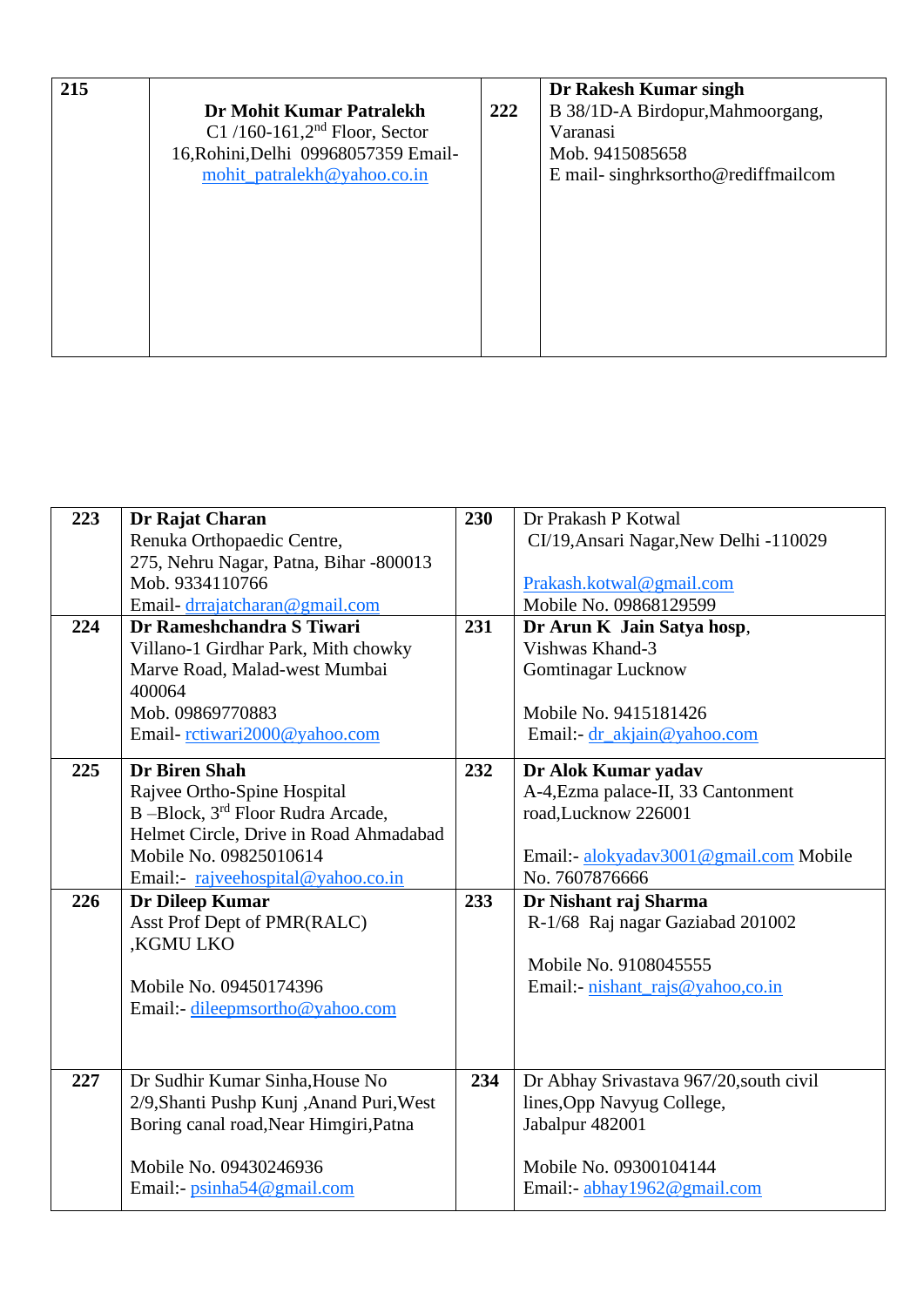| 228 | Dr R C Siwach, Siwach Sanjeevani<br>Hospital, 123 Main Gohana Road, Rohtak                                                                                             | 235 | Dr Zulfikar M Hasen Patel<br>6, Amin Flats, Nr Zarf Dairy Hajibawa Dargah                                                                                                    |
|-----|------------------------------------------------------------------------------------------------------------------------------------------------------------------------|-----|------------------------------------------------------------------------------------------------------------------------------------------------------------------------------|
|     | Mobile No. 09812063337                                                                                                                                                 |     | Juhupura Ahmedabad                                                                                                                                                           |
|     | Email:- resiwach.gps@gmail.com                                                                                                                                         |     | Mobile No. 09601276972<br>Email: dr.zulfikarpatel@yahoo.co.in                                                                                                                |
| 229 | Dr Rashmi Chopra                                                                                                                                                       | 236 | Dr Hemant bansal                                                                                                                                                             |
|     | E/2/C,DDA Flats, Munirka,<br>N Delhi 110067                                                                                                                            |     | 42 B, Khalsa College Colony, Patialla<br>(Punjab)-147001                                                                                                                     |
|     | Mobile No. 08826168877,<br>Email:- drrushme@yahoo.com                                                                                                                  |     | Mobile No. 09815976318<br>Email:- hemantbansal5499@gmail.com                                                                                                                 |
| 237 | Dr Wachche Gurunath shankarappa<br>, Wachche hospital , Plot no 13 Vishal<br>nagar near hotel dawat Jule solapur<br>413004                                             | 243 | <b>DR.A Devadoss</b><br>Devadoss multispeciality Hospital, 75/1, Alagar<br>Kovil main road, Surveyor colony, Madurai-<br>625007                                              |
|     | Mobile No. 09822195087<br>Email: wgurunathan@yahoo.com                                                                                                                 |     | Email:- profdevadoss@gmail.com<br>Mobile No. 9894250142                                                                                                                      |
| 238 | Dr Sudheer K Yadawad c/o K R<br>Benakatti ,Plot no 5 ,Scheme No 13,T.V<br>centre, Belgaum - 590001, Karnataka<br>Mobile No. 09448127361                                | 244 | Dr Raj kumar Meena<br>H-no. 1.B.59., Housing Board,<br>Gandhinagar, Chittorgarh (Rajasthan)<br>Email:- rajkumar.2784@gmail.com                                               |
|     | Email:- drsudheer2001@gmail.com                                                                                                                                        |     | Mobile No. 09560617581                                                                                                                                                       |
| 239 | <b>Dr Ishwar Patel</b><br>,Patel Ortho Centre, 650, Sneh<br>Nagar, Near Patel nagar, Indore (MP)<br>452001<br>Email: ishwardr@rediffmail.com Mobile<br>No. 09826055155 | 245 | Dr Ashok. Kumar Shyam Murari<br>D-501, Acura, Rustomjee Vrbonia, behind<br>Vrindavan Society, Thane(w), Mumbai<br>Email:- drashokshyam@yahoo.co.uk<br>Mobile No. 09833110366 |
|     |                                                                                                                                                                        |     |                                                                                                                                                                              |
| 240 | Dr Yuvraj Sharma<br>Avantika Hospital, 137, Niti Khand 2<br>Indirapuram, Gaziabad UP                                                                                   | 246 | Dr. Saurabh Agarwal<br>25/TypeIV, MLB Medical College Campus<br>,Jhansi                                                                                                      |
|     | Email:- dryuvraj1970@gmail.com<br>Mobile No. 09811677211                                                                                                               |     | Email:-drsorabh2@gmail.com<br>Mobile No. 09452750818                                                                                                                         |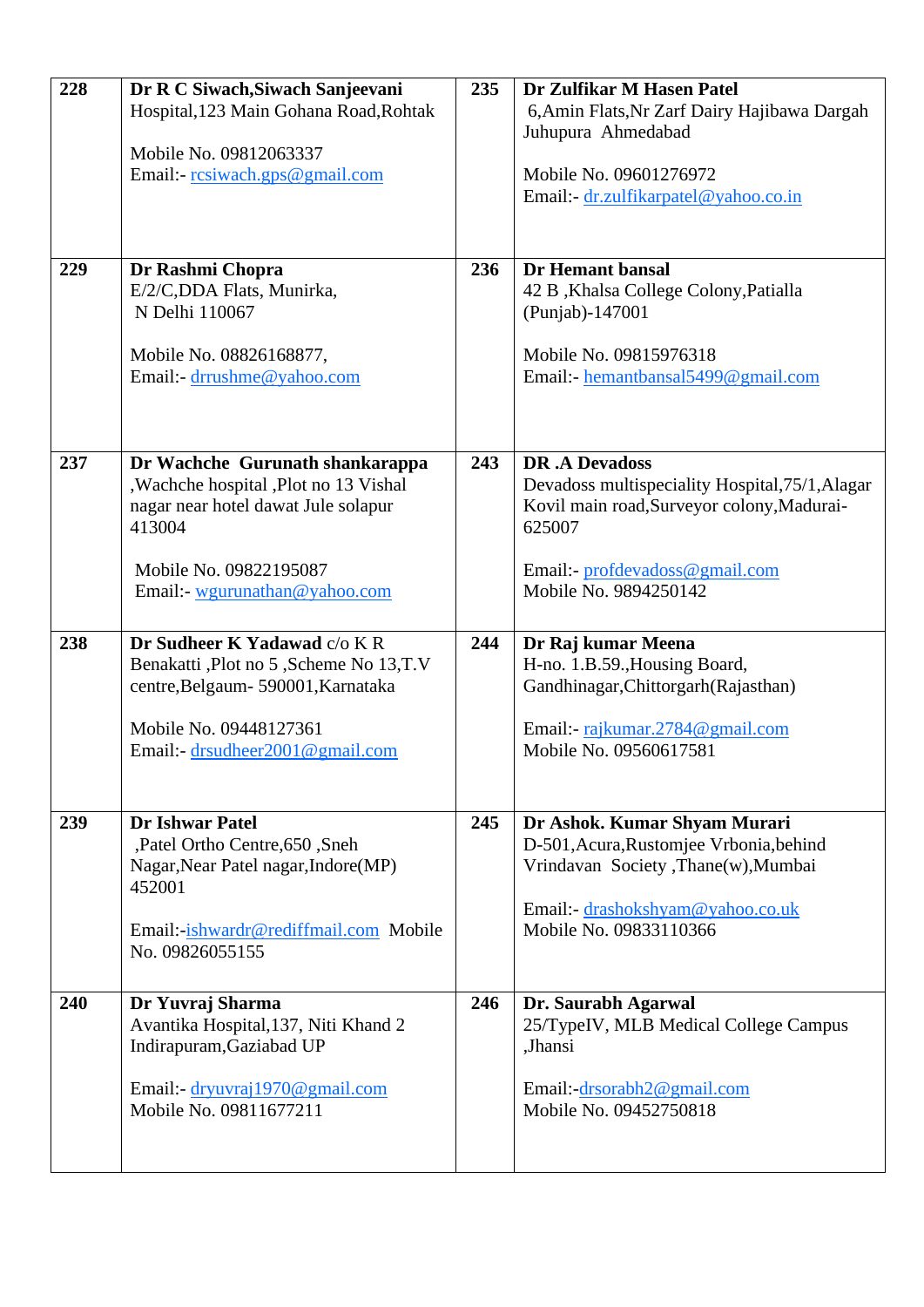| 241 | Dr Nanjund Rao Musule                                             | 247 | DPAVRam Sai                                                     |
|-----|-------------------------------------------------------------------|-----|-----------------------------------------------------------------|
|     | House no 110, Dhavalagiri, 2 <sup>nd</sup> stage, 5 <sup>th</sup> |     | D No 49-33-37/2, Ramakishna nagar,                              |
|     | Cross, Behind SJM College, Holalkere                              |     | Near Ramlingeswara Temple,                                      |
|     | Road, Chitradurga -577501, karnataka                              |     | Visakhapatnam AP 530016                                         |
|     |                                                                   |     |                                                                 |
|     | Email:- drnanjunda12@gmail.com                                    |     | Email:- dr.ramsai@yahoo.com                                     |
|     | Mobile No. 09742020884                                            |     | Mobile No. 09550687572                                          |
|     |                                                                   |     |                                                                 |
|     |                                                                   |     |                                                                 |
| 242 | <b>Dr Satish Devadoss</b>                                         | 248 | Dr M Chidambaram                                                |
|     | Devadoss multispeciality                                          |     | ,No 58, Nakkeerar street, Sivagangai Road,                      |
|     | Hospital, 75/1, Alagar Kovil main                                 |     | Madurai -625020 TN                                              |
|     | road, Surveyor colony, Madurai-625007                             |     |                                                                 |
|     |                                                                   |     | Email: Chidambaram.ortho@yahoo.in                               |
|     | Email: drsathishdevadoss@gmail.com                                |     | Mobile No. 09443794181                                          |
|     | Mobile No. 09790034356                                            |     |                                                                 |
|     |                                                                   |     |                                                                 |
| 249 | Dr V R Ganesan , SP hospital , HIG34 , 80                         | 255 | Dr Anil Bhat                                                    |
|     | feet road ,Anna nagar, Madurai                                    |     |                                                                 |
|     |                                                                   |     | Mobile No. 09008419336                                          |
|     | Email:- sphospital@hotmail.com                                    |     | Email:- anilkbhat@yahoo.com                                     |
|     | Mobile No. 09443772917                                            |     |                                                                 |
|     |                                                                   |     |                                                                 |
|     |                                                                   |     |                                                                 |
|     |                                                                   |     |                                                                 |
|     |                                                                   |     |                                                                 |
|     |                                                                   |     |                                                                 |
| 250 | Dr K N Subramanian                                                | 256 | Dr Kolla Saketh                                                 |
|     | No 13, Maruthupandiar Street, KK                                  |     | Flat 301, Bhavyas Krishna residency                             |
|     | nagar, Madurai 625020                                             |     | ,Nagarjuna Nagar colony,Ameerpet,Hyderabad                      |
|     |                                                                   |     | 500073                                                          |
|     | Mobile No. 09894103259                                            |     |                                                                 |
|     | Email:- knsubra@yaho.com                                          |     | Mobile No. 09440928999                                          |
|     |                                                                   |     | Email:- sakethsaketh@gmail.com                                  |
|     |                                                                   |     |                                                                 |
| 251 | Dr V R Ravi                                                       | 257 |                                                                 |
|     |                                                                   |     | Dr Rajeev R Naik                                                |
|     | SMB 12, Treasure Apartments, B28, 11 <sup>th</sup>                |     | 004, Vijay Mansion, 1 <sup>st</sup> Main, 2 <sup>nd</sup> stage |
|     | Cross Thillai Nagar, Trichy 620018                                |     | Vijaynagar Bangalore 560040                                     |
|     | Mobile No. 09842426141                                            |     |                                                                 |
|     |                                                                   |     | Email:- rajeev_naik@hotmail.com                                 |
|     | Email:- $\text{mcrctry}\,\omega$ gmail.com                        |     |                                                                 |
|     |                                                                   |     |                                                                 |
|     |                                                                   |     |                                                                 |
| 252 | Dr Abhijeet Mukherji                                              | 258 | Dr Sarveshwar Chander Sood,                                     |
|     | PG hospital 1933, Wright Town,                                    |     | Housing Board colony , Spine and Joint pain                     |
|     | Jabalpur                                                          |     | centre, 811/1, 812/1, Hosuing Board colony                      |
|     |                                                                   |     | model town, Jalandhar city, Punjab                              |
|     | Mobile No. 09826150686                                            |     |                                                                 |
|     | Email: abhijeet_mukherji@hotmail.com                              |     | Mobile No. 09814121069                                          |
|     |                                                                   |     | Email:- drsarveshwar@gmail.com                                  |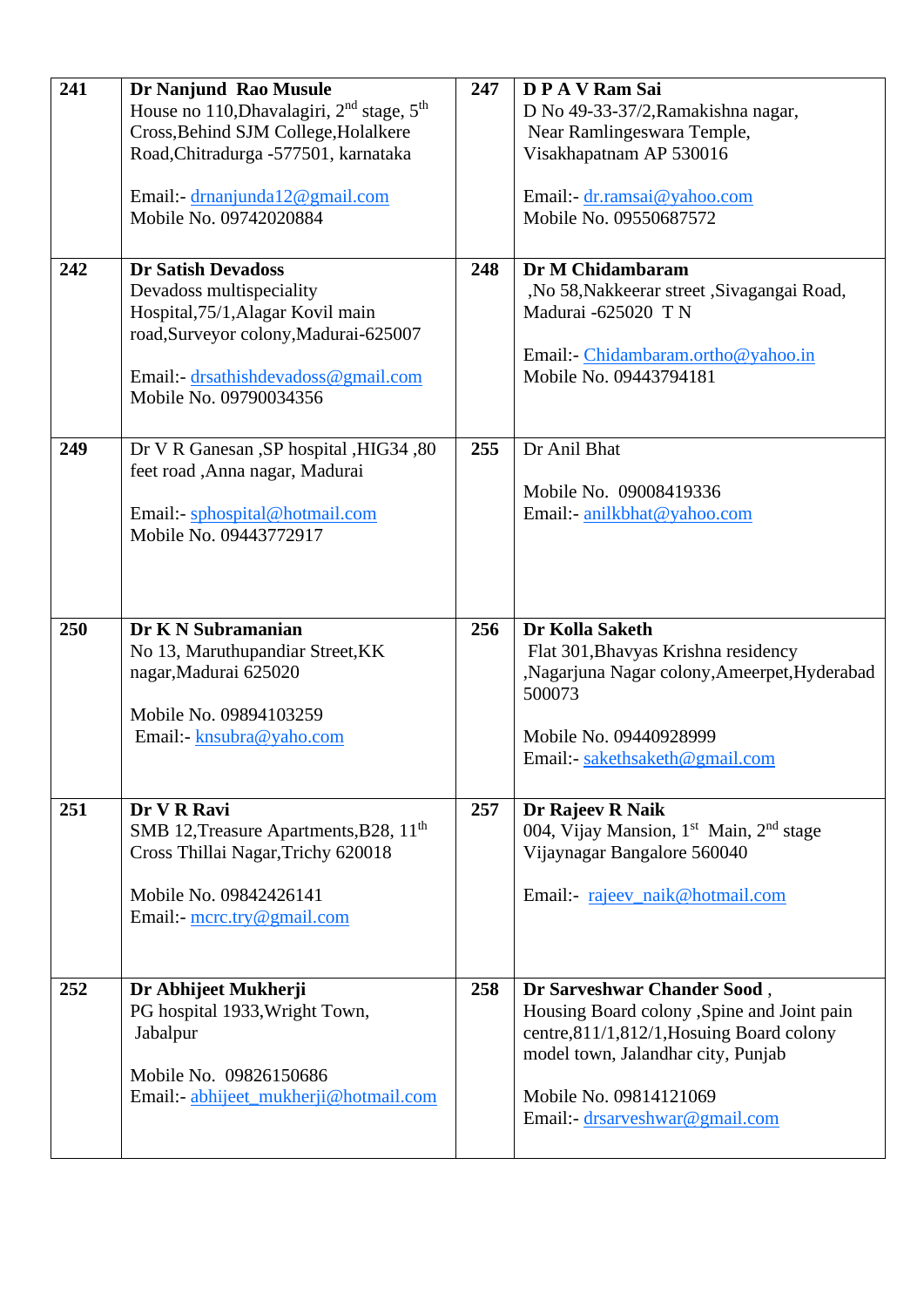| 253 | Dr Prabhu Dheer Bhogadi                                      | 259 | Dr P.Maruthi Rao                                     |
|-----|--------------------------------------------------------------|-----|------------------------------------------------------|
|     | 10-5-7/10, UCO Bank colony, Masab                            |     | Address. Cauvery Hospital ,36 ponnan                 |
|     | tank, Hyderabad 500028                                       |     | kinaru. St Villivakkam Chennai 600049                |
|     |                                                              |     |                                                      |
|     | Mobile No. 09246505333                                       |     | Mobile no. 09444523650                               |
|     | Email:- bpdheer@gmail.com                                    |     | Email id-drpmr@rediffmail.com                        |
|     |                                                              |     |                                                      |
|     |                                                              |     |                                                      |
| 254 | Dr Maddapu Pradha Saradhi                                    | 260 | Dr N. Arun prathap                                   |
|     | Flat 110, MRV & MK Royal                                     |     | Address- PKG Nursing Home, 54,                       |
|     | Gardens, Facor Layout                                        |     | KANNAPAN KWNARO ST                                   |
|     | ,Ramnagar, Visakhapatnam 530003                              |     | ANTHIYUR DISTT. ERODE 635501                         |
|     |                                                              |     |                                                      |
|     | Mobile No. 09440608752                                       |     | Mobile no.09842761415                                |
|     | drpardha72@gmail.com                                         |     | Email.id-drarunprathap@gmail.com                     |
|     |                                                              |     |                                                      |
| 261 | Dr Rajiv Singal                                              | 267 | Dr. Kangujam Nilachandra Singh                       |
|     | Address. 361, DEWAN COLONY                                   |     | Keishampat Sega Road, Khwairakpam                    |
|     | KARNAL, HARYANA 132001                                       |     | Leikai (Near Dy. D. C. Club), Imphal                 |
|     |                                                              |     | Pin: 795 001 Manipur                                 |
|     | Mobile no.09991110248                                        |     |                                                      |
|     | Email.id - drrajivsingal@gmail.com                           |     | Email:- kangujamnilachandra@yahoo.com                |
|     |                                                              |     | Phone: 09436025217                                   |
|     |                                                              |     |                                                      |
| 262 | Dr R. SreeRamulu                                             | 268 | Dr. Mithun Choudhury                                 |
|     | Address-407 C-BLOCK VISHNU                                   |     | No. 1 Patia Pathar, Rungpuria,                       |
|     | Residenc 1-1-770/A STREET NO 11                              |     | Tinsukia, Assam                                      |
|     | GAUDLU NAGAR HYDERABAD                                       |     | Email Id: drmc2003@gmail.com                         |
|     | 500050(AP)                                                   |     | Phone: 8724031601                                    |
|     | Mobile no.09399936624                                        |     |                                                      |
|     | Email.id-drsreeramulu.r@gmail.com                            |     |                                                      |
|     |                                                              |     |                                                      |
| 263 | <b>Dr Vinod Prasad</b>                                       | 269 | Dr. H. S. Narendra                                   |
|     | Address-At Ipo Purana Bhojpur Distt.                         |     | 376-19 <sup>th</sup> G Main 1 <sup>st</sup> N. Block |
|     | <b>BUXAR</b>                                                 |     | Rajajinagar, Bangalore, Pin: 560010                  |
|     | <b>BIHAR 802133</b>                                          |     |                                                      |
|     |                                                              |     | Email Id: raren376@hotmail.com                       |
|     | Mobile no. 09431047403                                       |     | Phone: 09886133211                                   |
|     | Email:- drvinodprasad52@gmail.com                            |     |                                                      |
|     |                                                              |     |                                                      |
|     | Dr Bhaskar Kumar Sharma                                      |     | Dr. Paresh Kr. Pattnaik                              |
| 264 |                                                              | 270 |                                                      |
|     | Address-T3/306, Emerald Garden, Near                         |     | House No. 1406, Swagat Hotel Lane,                   |
|     | company bagh Chauraha, Swaroop Nagar<br><b>KANPUR 208002</b> |     | Old Station Area, Bhubeneshwar<br>Pin: 751 006       |
|     |                                                              |     |                                                      |
|     | Mobile no. 09935546556                                       |     | Email Id: pkportho18@gmail.com                       |
|     | Email: dr.bhaskar.sharma@gmail.com                           |     |                                                      |
|     |                                                              |     |                                                      |
|     |                                                              |     |                                                      |
|     |                                                              |     |                                                      |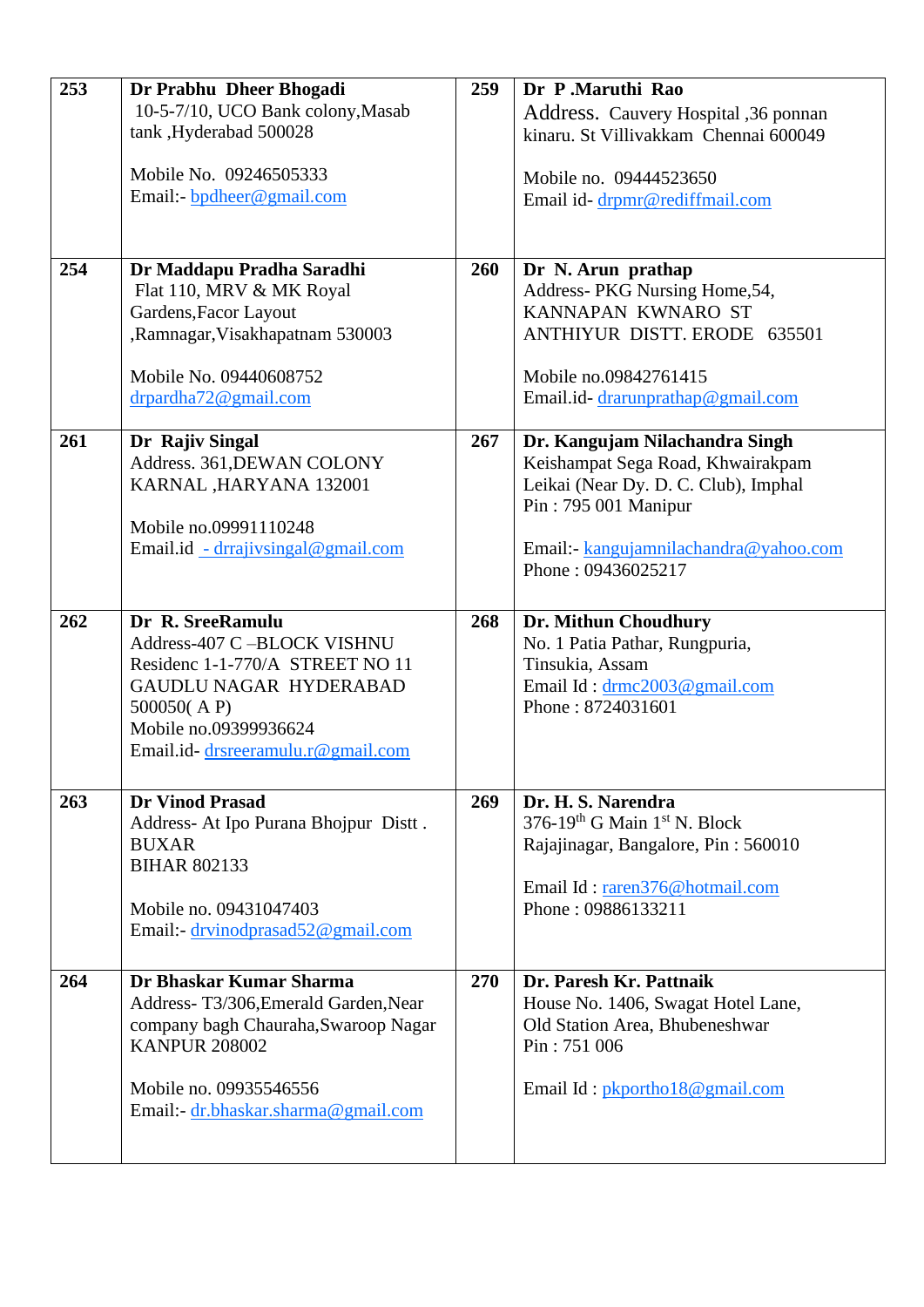| 265 | Dr. Anil Kumar Dwivedi                                     | 271 | Dr. Deepak Kumar Arora                                                                                     |
|-----|------------------------------------------------------------|-----|------------------------------------------------------------------------------------------------------------|
|     | <b>Address: Advanced Bone Centre</b>                       |     | D-101 Maurya Apartment, I P Extension                                                                      |
|     | Opp. PNT Colony, Baramasia,                                |     | Patparganj, 110 092, Delhi                                                                                 |
|     | Dist. Katihar (Bihar) Pin: 854 105                         |     |                                                                                                            |
|     |                                                            |     | Email Id: deepaliarora425@gmail.com                                                                        |
|     | Email Id: drakd55@gmail.com                                |     | Phone: 09911155425                                                                                         |
|     | Phone: 08797552381/09431471710                             |     |                                                                                                            |
|     |                                                            |     |                                                                                                            |
| 266 | Dr. Vinod Prasad                                           | 272 | Dr Jagannath sahoo                                                                                         |
|     | Flat 104, Anand Brig, Saragini Enclave                     |     | 639plot, K 8 kalinga nagar , Bhubaneswar                                                                   |
|     | Bus Stand Road, Karbigahiya, Patna                         |     | 751003 Odhisha                                                                                             |
|     | Pin: 800001                                                |     |                                                                                                            |
|     | Phone: 09431047403                                         |     | Mobile 09439523875                                                                                         |
|     | Email Id: drvinodprasad52@gmail.com                        |     | Email:- drisahoo@gmail.com                                                                                 |
|     |                                                            |     |                                                                                                            |
|     |                                                            |     |                                                                                                            |
| 273 | Dr S V Hari Krishnan                                       | 279 | Dr. Sarvesh S. Kamat                                                                                       |
|     | 80 Naiker New 2 <sup>nd</sup> Street, Dindigul             |     | C/o. Dr. Sonu V. Kamat Hospital, Curchorem,                                                                |
|     | 624001 Tamil nadu                                          |     | Goa                                                                                                        |
|     | Mobile No:- 09944030020                                    |     |                                                                                                            |
|     | hkrishnan $601@$ gmail.com                                 |     | Email Id: sarresh@yahoo.co.in                                                                              |
|     |                                                            |     | Phone: 9420161616                                                                                          |
|     |                                                            |     |                                                                                                            |
|     |                                                            |     |                                                                                                            |
|     |                                                            |     |                                                                                                            |
|     |                                                            |     |                                                                                                            |
| 274 | Dr Aritra Bidyananda                                       | 280 | Dr. Subodh M Shetty                                                                                        |
|     | D B road, Ward No 8, PO Tufanganj Dist,<br>Cooch Behar     |     | Flat No. 302, Mayfair, 750 18 <sup>th</sup> Main, 6 <sup>th</sup>                                          |
|     | West Bengal 736159                                         |     | Block, Koramanagar, Bangalore                                                                              |
|     |                                                            |     | Email:- subodhmshetty@gmail.com                                                                            |
|     | Mobile No. 07399497964                                     |     | Phone: 9880368966                                                                                          |
|     | Email: Aritra.bidyananda@gmail.com                         |     |                                                                                                            |
|     |                                                            |     |                                                                                                            |
| 275 |                                                            | 281 |                                                                                                            |
|     | Dr Inam Khan,<br>Health line Hospital, J-180 Rajeev Gandhi |     | Dr. B Jayashankar                                                                                          |
|     | marg, Adarsh Nagar, Jaipur                                 |     | Jahnavi Clinic, 1666/B, 3 <sup>rd</sup> Stage, 2 <sup>nd</sup> cross, A<br>Rajkumar Road, Bangalore 560021 |
|     | 0141 2613538                                               |     |                                                                                                            |
|     | Mobile No. 09829163952                                     |     | Email Id: bjayashankar@hotmail.com                                                                         |
|     | Email:- Ibkhan1958@yahoo.com                               |     | Phone: 9341235192                                                                                          |
|     |                                                            |     |                                                                                                            |
|     |                                                            |     |                                                                                                            |
| 276 | Dr. Mallikarjun S. Ithli                                   | 282 | Dr Saubhagya kumar Hota,                                                                                   |
|     | Annapurna Nurshing Home,                                   |     | Godavarish Nagar, Lane 3, Berhampur                                                                        |
|     | Maski, 584124                                              |     | Ganjam, Odiasha 760001                                                                                     |
|     | Email Id: drmallikarjun@gmail.com                          |     |                                                                                                            |
|     | Phone:                                                     |     | Mobile No. 09437203455,                                                                                    |
|     |                                                            |     | Email:- skhota2001@yahoo.co.in                                                                             |
|     |                                                            |     |                                                                                                            |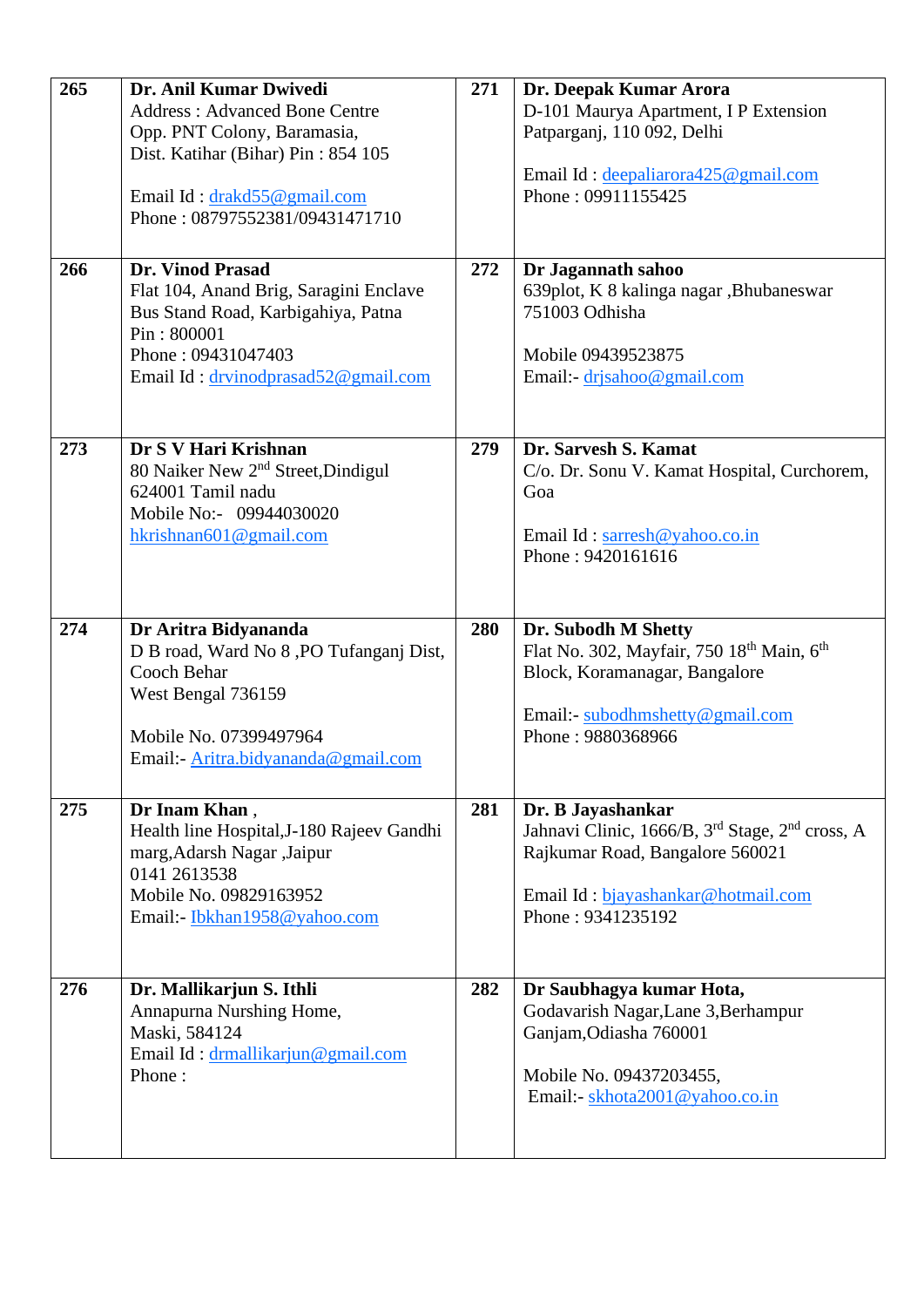| 277 | Dr. S S Amarnath<br>No B 501, H M Tropicag Tree, R.T.<br>Nagar, Bengalore 560032                                                                                               | 283 | Dr Ashwani Sadana,<br>Ashwani Hospital, H-94, HIG Water Works<br>crossing ,Agra                                                                                                            |
|-----|--------------------------------------------------------------------------------------------------------------------------------------------------------------------------------|-----|--------------------------------------------------------------------------------------------------------------------------------------------------------------------------------------------|
|     | Email:- bonenjointsurgery@yahoo.co.in<br>Phone: 98860 46638                                                                                                                    |     | Email:- asadana2008@gmail.com                                                                                                                                                              |
| 278 | Dr. Ranganatha B. T.<br>27, 10 <sup>th</sup> Main, 4 <sup>th</sup> Cross, Hampinagar,<br>Vijay Nagar, Bangalore<br>Email Id: ranganath, mamc@gmail.com<br>Phone: 9632055551    | 284 | Dr Raj Kapoor<br>Flat No. 401, C- Block<br>Sai Apartment, Near Indra Canal,<br>Anaura Gauon, Faizabad Road,<br>Lucknow -226028<br>Mobile. 9415737415, 8299280121<br>drrajortho12@gmail.com |
| 285 | <b>Dr Deepak Sharan</b><br>214, Dunmore block, Raja Aristos, 145/1<br>Kamanahalli main road, Bengaluru<br>560076<br>Mobile No. 09911004092<br>Email:- drdeepaksharan@yahoo.com | 292 | Dr Adam Mahendra Teja<br>H.N A1, Kachnar Gaurav, Near<br>RamlalaTemple, Napier town,Jabalpur<br>Mobile No. 9399778004<br>Email:- adamteja@ymail.com                                        |
| 286 | Dr R C Meena<br>S-77, NRI colony , Raj Aangan, Pratap<br>Nagar, Jaipur<br>Email: rc.meena@yahoo.com<br>Mobile No. 09414069191                                                  | 293 | <b>Deceased Dr H K T Raza</b><br>105, North civil Lines, Ghantaghar, Jabalpur (M<br>$P$ )<br>Mobile No. 9301435137<br>Email:- hktraza@yahoo.com                                            |
| 287 | Dr Chandan kumar<br>Pankaj chowk, koiriyatola, Raxaul, east<br>Champaran, Bihar<br>Mobile no. 9472275044<br>Email:- drkumarchandan91@gmail.com                                 | 294 | Dr Ashish Sirsikar<br>H N 546, shaktinagar, Behind bhole baba's<br>Temple, Gupteshwar, Jabalpur 482001<br>Mobile No. 09406972205<br>Email:- drashishsirsikar@gmail.com                     |
| 288 | Dr Yazur Mehta<br>House no 1578, sector 14<br>Near Shree Ram Ideal school<br>Hisar, Hariyana 125001<br>dr.yazurmehta@gmail.com<br>Mobile No. 8607370101                        | 295 | Dr Alok Chandra Agarwal<br>H-2, Sector 2, Agrasen Nagar, Agroha Colony,<br>Raipura, Raipur (CG) 492013<br>Mobile No. 9425151634<br>Email:- dralokcagarwal@yahoo.co.in                      |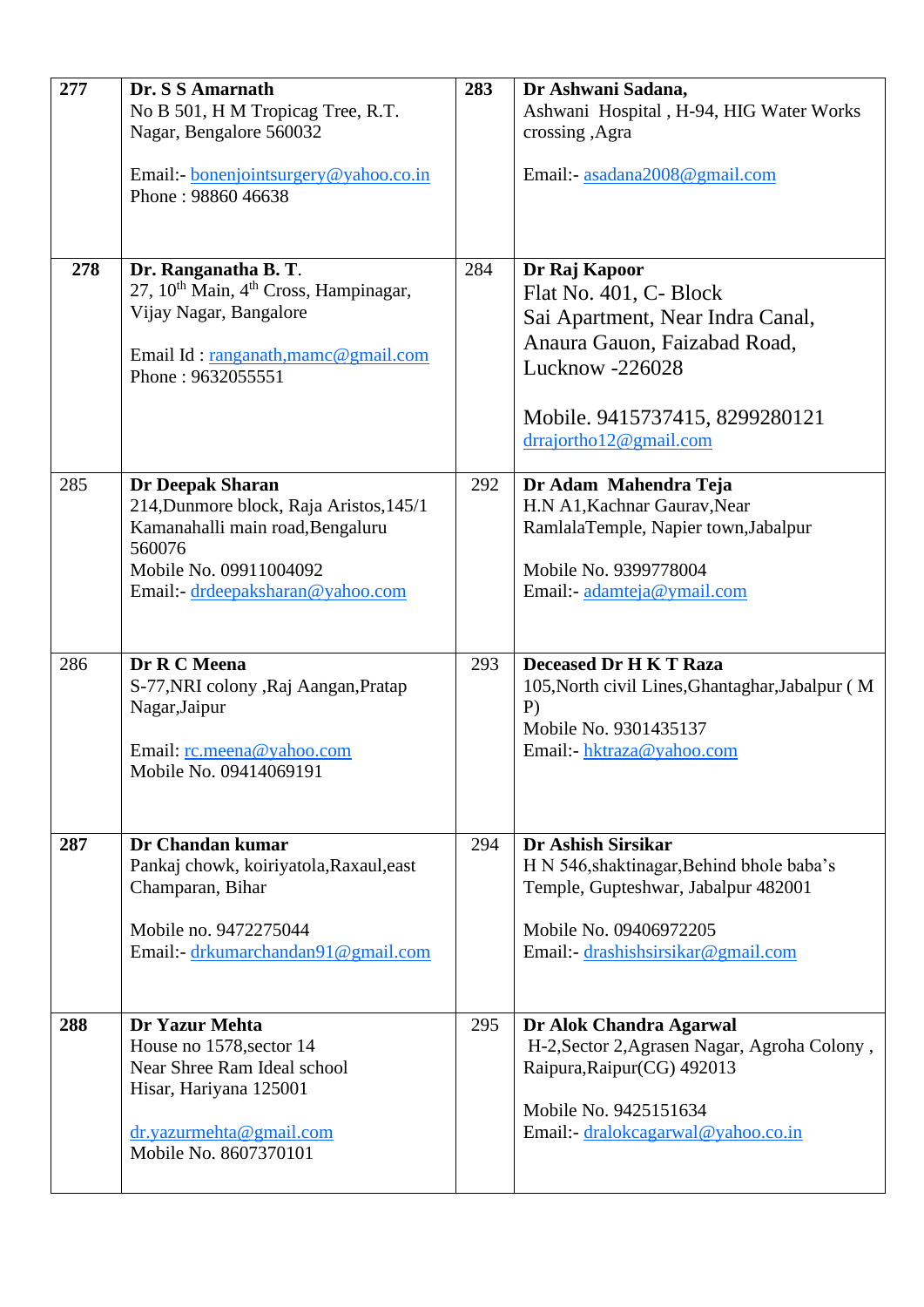| 290 | Dr Rajesh Gupta<br>H no 128/3 Ext, Vasant Vihar, Trikuta<br>Nagar, Jammu 180020<br>rajeshgupta_20002000@yahoo.com<br>9419195054                   | 296 | <b>Dr Dilip Mazumdar</b>                                                                                                                                                                 |
|-----|---------------------------------------------------------------------------------------------------------------------------------------------------|-----|------------------------------------------------------------------------------------------------------------------------------------------------------------------------------------------|
| 291 | Dr D K Jain<br>295, Indrapuri Colony<br><b>Indore 2362280</b><br>dkjainortho@gmail,com                                                            | 297 | Dr Jayesh Shah<br>43-A Vandana nagar Indore (MP)<br>9827009472<br>shahjayeshu@rediffmail.com                                                                                             |
| 298 | Dr M P Kshemanandan<br>Souparnika, PO chovya, Kannur -670006<br>Mobile No. 09447486010<br>Did PGCC (Rheumatology) and PGCC<br>(geriatric Medicine | 304 | Dr Balvir kumar<br>Mahilla colony , Chandigarh<br>Road, Nawanshahr, . Distt SBS Nagar, Punjab<br>144514<br>Email:- balvirhospital2017@gmail.com<br>Mobile No. 09872852500                |
| 299 | Dr Pankaj Jindal<br>A704, kasturkunj, ICS colony<br>Ganeshkhind road, Pune<br>Mobile No. 9822031140<br>handsurgeryindia@gmail.com                 | 305 | Dr Sandip Ghosh<br>83 Badan Roy Lane, Beliaghata,<br>Kolkata -10<br>Mobile No. 9433469959<br>Email: sandipgh29@rediffmail.com                                                            |
| 300 | Dr V A Aravind<br>No 39 Anbu nagar, 3rd cross, Crawford<br>Tiruchirapalli 620012 Tamil nadu<br>Email:- aravind-va@yahoo.in                        | 306 | Dr R Veerakumaran,<br>MIG20, Vallal, ORI street, NH-1,<br>Maraimalai nagar, Chennai-603209 Mobile<br>No. 9444722592<br>Email: - drrveerakumaran@yahoo.co.in<br>drrveerakumaran@gmail.com |
| 301 | <b>Dr Anand Shankar</b><br>H.3 Doctors Colony, Kankarbagh, Patna<br>800020<br>Mobile No. 9504625601<br>Email:- drshanka@gmail.com                 | 307 | Dr Ajay Krishnan<br>,C-302, Maple County 1, Orange Avenue,<br>Behind Ornate Park, Thaltej, Ahmedabad<br>Email: - drajaykrishnan@gmail.com<br>Mobile No. 9824302768                       |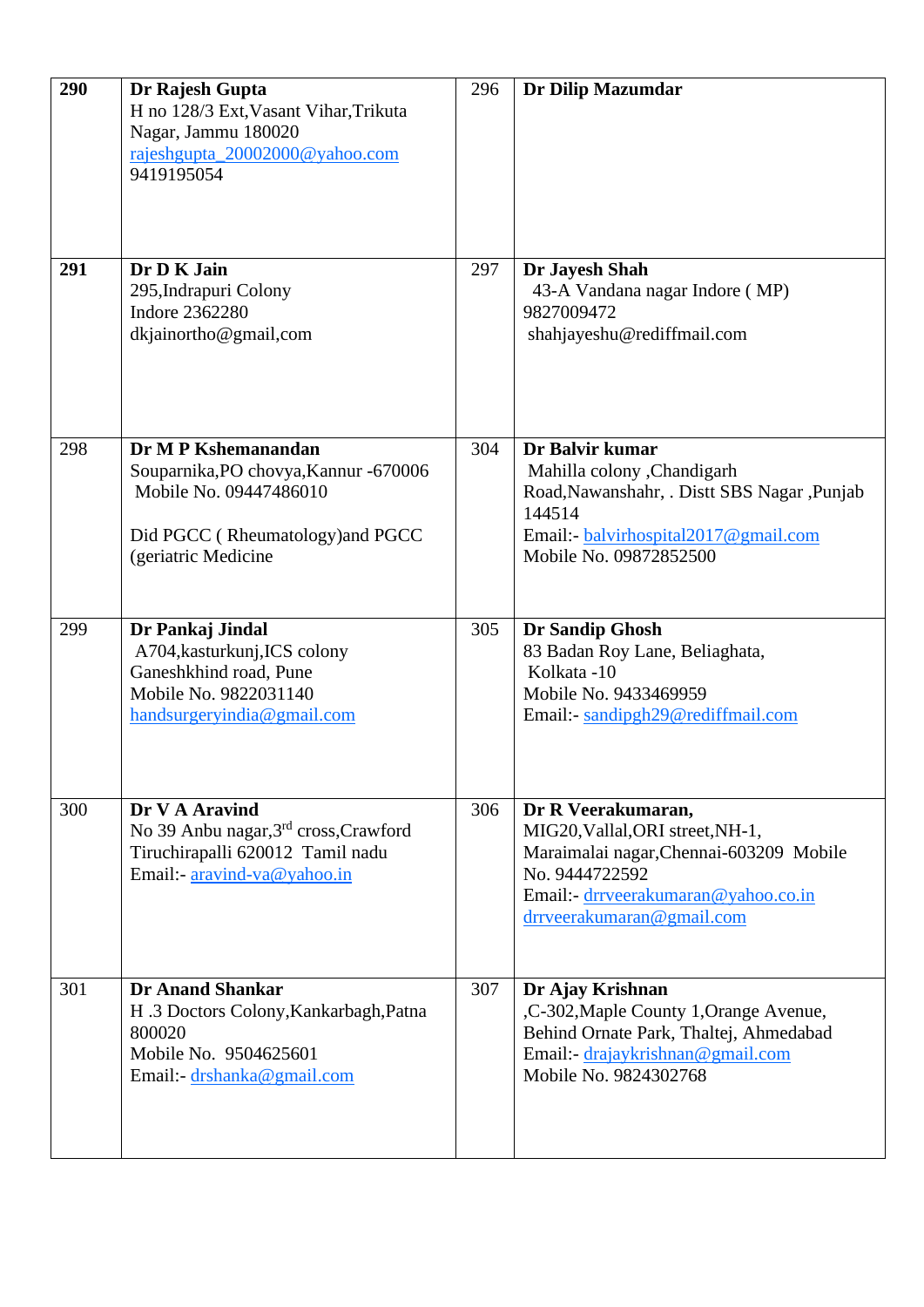| 302 | Dr Suhasish Ray,<br>12/1/2A, Mandharpukar road, Sunflower<br>Apartment, Flat 2B, Ist Floor, Kolkata-<br>700026<br>M-09433087480, 9432592710<br>Email:- suhasishray@gmail.com                                         | 308 | Dr Anil Gowtham Manivannan<br>9/15, Thiruvalluvar nagar,<br>First cross east, Ramanathapuram,<br>Coimbatore, Tamil Nadu - 641045.<br>Email:- anilthambu91@yahoo.com<br>Mobile No. 9655782341                  |
|-----|----------------------------------------------------------------------------------------------------------------------------------------------------------------------------------------------------------------------|-----|---------------------------------------------------------------------------------------------------------------------------------------------------------------------------------------------------------------|
| 303 | Dr Sampathkumar A D<br>179, Annasalai, Sampath kumar<br>Hospital, Rasipuram, Namakal DT<br>637408 Tamil Nadu<br>Mobile No. 9080888683,<br>Email:- dradsk@gmail.com<br>Prof Govt Medical college,<br>Salem, Tamilnadu | 309 | Dr Madhan Jeyaraman<br>87, Nehruji street, Lakshmipuram,<br>Theni, Tamil Nadu.<br>Mobile No.-9788497664<br>Email-madhanjeyaraman@gmail.com                                                                    |
| 310 | Dr. Naveen Jeyaraman,<br>87, Nehruji street, Lakshmipuram,<br>Theni, Tamil Nadu<br>Mobile No. 8508155312<br>Email-naveenjeyaraman@yahoo.com                                                                          | 316 | Dr Kanav Mahajan<br>House No-53 Ward no.5, SICOP<br>Bari Brahamne, Samba,<br>Jammu and Kashmir<br>Senior Resident, Dr.Hardas Hospital<br>Amritsar.<br>Mobile No. 9469171481<br>Email-drkanavmahajan@gmail.com |
| 311 | Dr. Gautam Choudhary,<br>FAA Medical college, Barpeta, Assam.<br>Associate Professor.<br>Mobile No. 9435481559                                                                                                       | 317 | Dr. Harbinder Singh<br>National Hospital, Airport Road,<br>Karanbagh, Jammu<br>Mobile No. 9469469469<br>Email-harbinder1516@gmail.com                                                                         |
| 312 | Dr.Suresh Bora,<br>Assam Medical College, Dibrugarh<br>Mobile No. 9435095755<br>Email-sureshbora@rediffmail.com                                                                                                      | 318 | Dr Jaspal singh Ranyal<br>A-34, Pink apartment, Paschim vihar,<br>New Delhi -110063<br>Email:- jsranyal@gmail.com<br>Mobile No. 9810520604                                                                    |
| 313 | Dr Sanjeev Gupta,<br>Department of Orthopaedics<br>Government Medical College, Jammu<br>Mobile No. 9469275511                                                                                                        | 319 | Dr Anil kumar Singh<br>F-7, Ground Floor, New officers building<br>,MMG, Govt District Hosp campus, Gaziabad-<br>201001<br>Email:- anilortho99@rediffmail.com<br>Mobile No. 9250572469                        |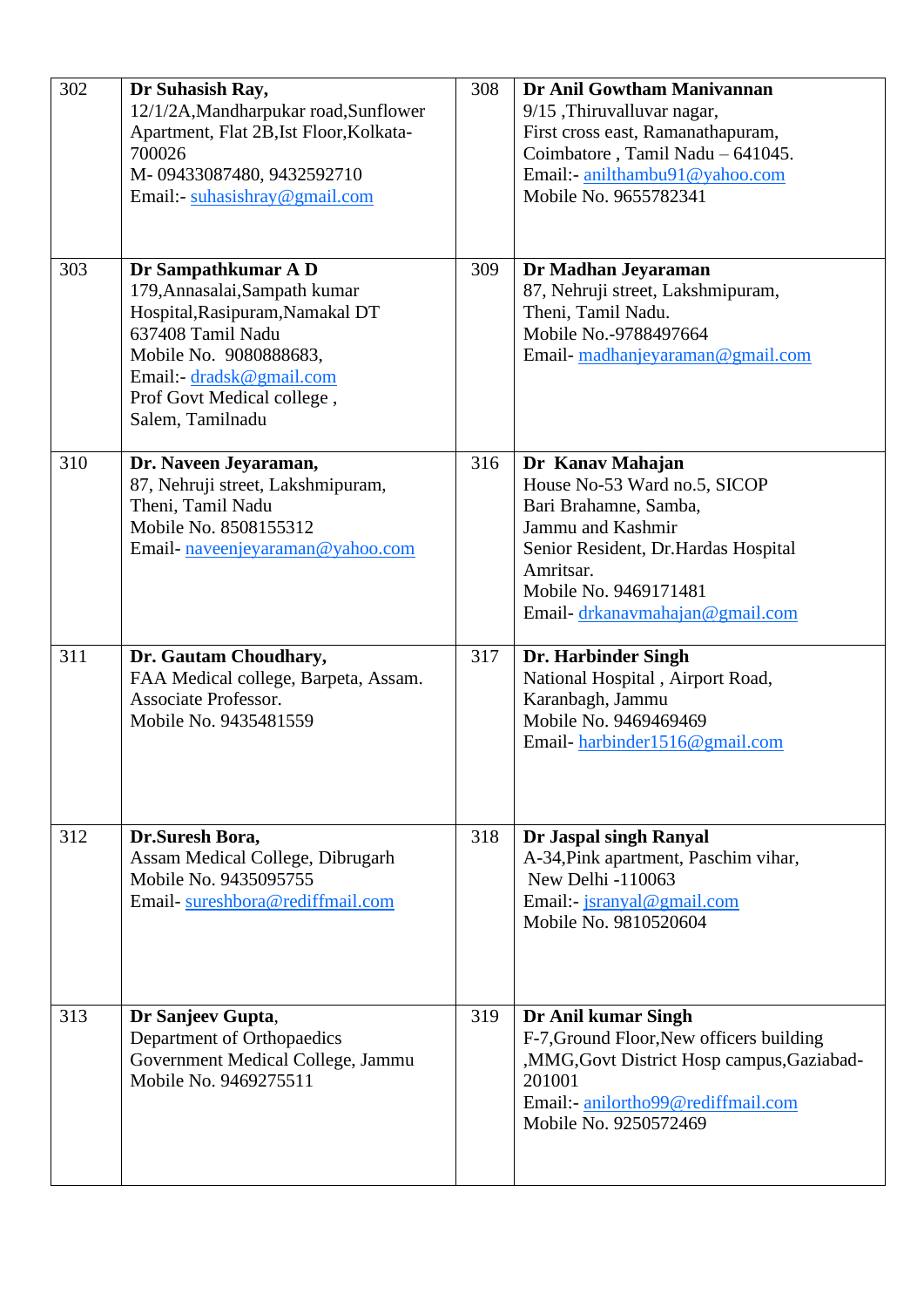| 314 | Dr. Mohd. Farooq Butt<br>Department of Orthopaedics<br>Government Medical College, Jammu<br>Mobile No. 9419004007<br>Email:- mfbutt72@gmail.com                                    | 320 | Dr Hari Om Gupta<br>Doctor Colony, Ganga ashram, Sehore<br>(MP) 466001<br>Mobile No. 8964005600<br>Email:- gupta.drhariom@gmail.com                                               |
|-----|------------------------------------------------------------------------------------------------------------------------------------------------------------------------------------|-----|-----------------------------------------------------------------------------------------------------------------------------------------------------------------------------------|
| 315 | Dr. Ayaz Ali Mir<br>Kaisermulla, Chadoora, Budgam.<br>Mobile No. 7006739255<br>Email:- mirayaz25@yahoo.com                                                                         | 321 | Dr Saurabh Singh<br>Old C-2/2, Jodhpur colony<br>,BHU, Varanasi<br>Mobile No. 9838759998<br>Email: saurabhrpsingh@gmail.com                                                       |
| 322 | Dr. Amitava Narayan Mukherjee<br>B1/1, Rajarhat Road, Baguiati,<br>Kolkata - 700059<br>Mob No:- 9831504096, 9051342347<br>Email: - amitavanm@rediffmail.com                        | 328 | Dr Vijay Gupta<br><b>82, Shree Radhe Vihar</b><br>Paschim Puri, Shastripuram road, Agra<br>drvijayortho777@gmail.com<br>7500045455                                                |
| 323 | Dr Deepu Sebastain , Thottungal (house)<br>Ambalathara, Kandoth (P.O)<br>Payyannur, Kannur district<br><b>Kerala 670307</b><br>8547694011<br>deepusebastiant2006@yahoo.co.in       | 329 | Dr. Sathish Muthu<br>157, MGRNagar,<br>Vengamedu, Karur,<br><b>Tamil Nadu, India</b><br>Mob 9600856806<br>Email: drsathishmuthu@gmail.com                                         |
| 324 | Dr Rameshwar Gupta Gwalior<br><b>Yadav Colony, Near G R medical</b><br>College, Lashkar, Gwalior<br><b>MP 474001</b><br>Cell 9407212144, 9575145001<br>dr.rameshwargupta@gmail.com | 330 | Dr Naveena jyothi Hanchatey<br>H No 110, dhavalagiri $2nd$ Stage ,5 th<br>cross, Holalkere road, Chitradurga-577501<br><b>EMAIL:</b> naveenahachatey@gmail.com<br>MOB: 9481520884 |
| 325 | Dr Rajeev Yeshwant Kelkar<br>65, Greater Tirupati colony<br><b>Indore (MP)</b><br>M9893385790<br>rajeevkelkar@rediffmail.com                                                       | 331 | Dr PATEL VIJAY J. BUNGALOW NO B-4<br>,SAHJANAND SHLOK BUNGALOWS,NEAR<br>SHANTI VILLA, SARGASAN, GANDHINAGAR -<br>382421, GUJARAT<br>MOB: 9824333199<br>drvjy2012@gmail.com        |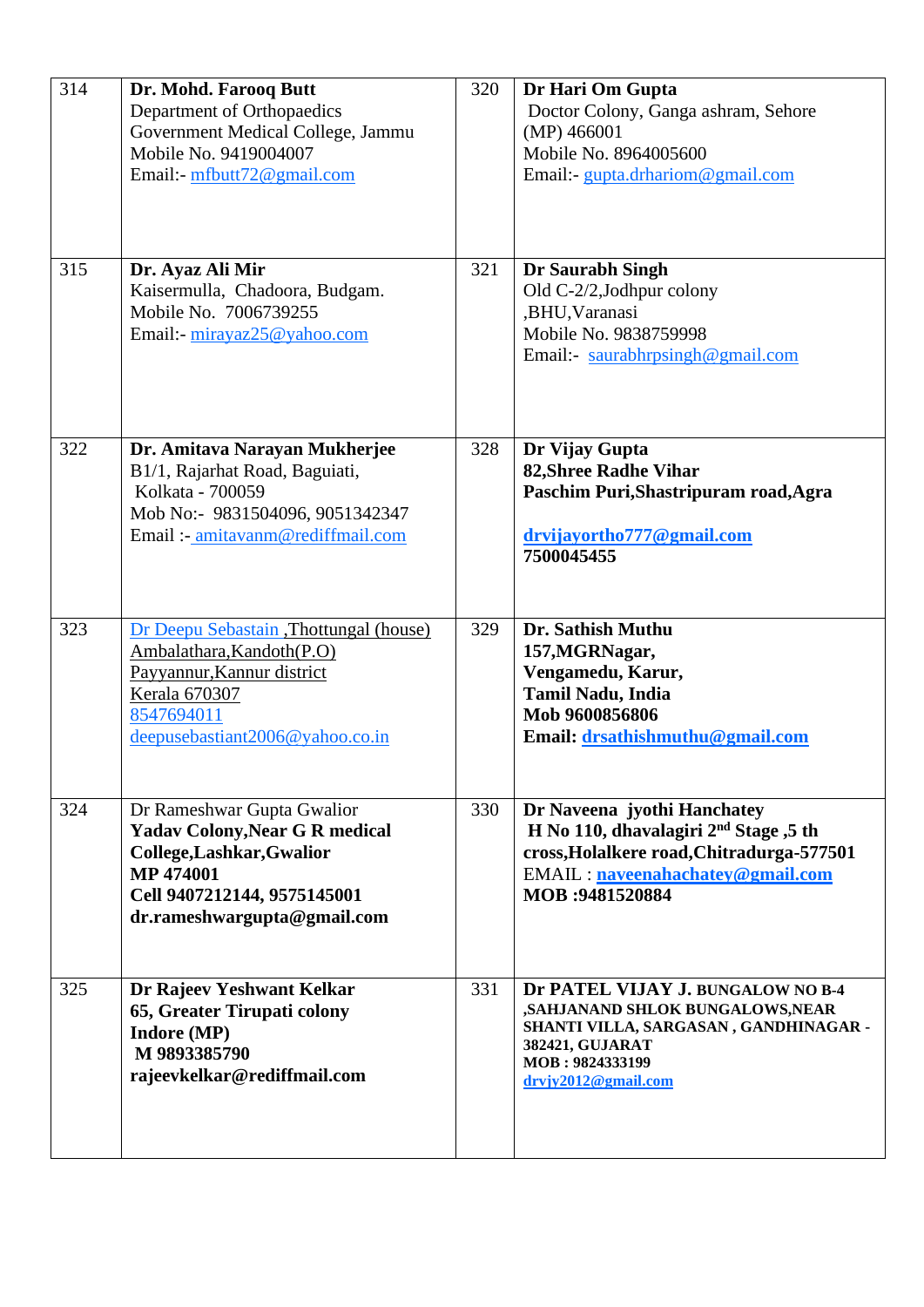| 326 | Dr Mahendra Solanki<br>A-504, EmerId Court<br>Sanjana Park campus, Indore 452016<br>drmahendrasolanki@gmail.com<br>M 9425900927                 | 332 | Dr Arun Gulati 1145 near akali gurudwara<br>old hamida Yamuna nagar Haryana 135001<br><b>Mobile 9381728903</b><br>Gulati_arun123@yahoo.com                                                             |
|-----|-------------------------------------------------------------------------------------------------------------------------------------------------|-----|--------------------------------------------------------------------------------------------------------------------------------------------------------------------------------------------------------|
| 327 | Dr Parvez Ahmad Ganie<br>202, 1ST FLOOR, SHARDA<br>UNIVERSITY CAMPUS, GREATER<br>NOIDA, U.P<br>MOB 7006809331<br>Email: parvezrahman6@gmail.com | 333 | Dr Bushu Harna Room No 407, Old<br>resident doctors hostel<br>Maulana Azad Medical College, New Delhi<br>09540837585<br>EMAIL : bushu.edu@gmail.com                                                    |
| 334 | Dr Sharat Agarwal<br>B-10 A, faculty residences neigrihms<br>mawdiangdiang shillong-18<br>MOB 9436336213<br>EMAIL:DRSARAT88@YAHOO.COM           | 336 | Dr Kuldeep Malik<br>BC 10(W)Shalimar bagh delhi<br>MOB: 9711111446<br>Email: drkuldeepmalik@gmail.com                                                                                                  |
| 335 | Dr. Girinivasan Chellamuthu<br>2A/120A, College Road, Lakshmipuram,<br>Palani 624601<br>8667087047<br>$EMAIL : giri.c.nivasan@gmail.com$        | 337 | <b>DR. MADU SRIDHAR</b><br>RISHABH, NO. 14, SOMASUNDARAM<br>AVENUE 1 <sup>st</sup> STREET, SAKTHI NAGAR,<br>PORUR, CHENNAI - 600116, TAMILNADU<br>MOB NO. 9941003961<br>EMAIL: drmadusridhar@gmail.com |
| 338 | Dr Raj Kumar Bajaj<br>#427 Sector 12 Panckula<br>134112, Haryana<br>drrajkumarbajaj@gmail.com<br>9814177647                                     |     | 339 Dr Karne Narayan Jivaji, Dr Karne<br>Hospital, Near LaxmiNarayan<br>Theatre, Satara road, Pune-411037<br>9822036724, njkarne23@gmail.com                                                           |